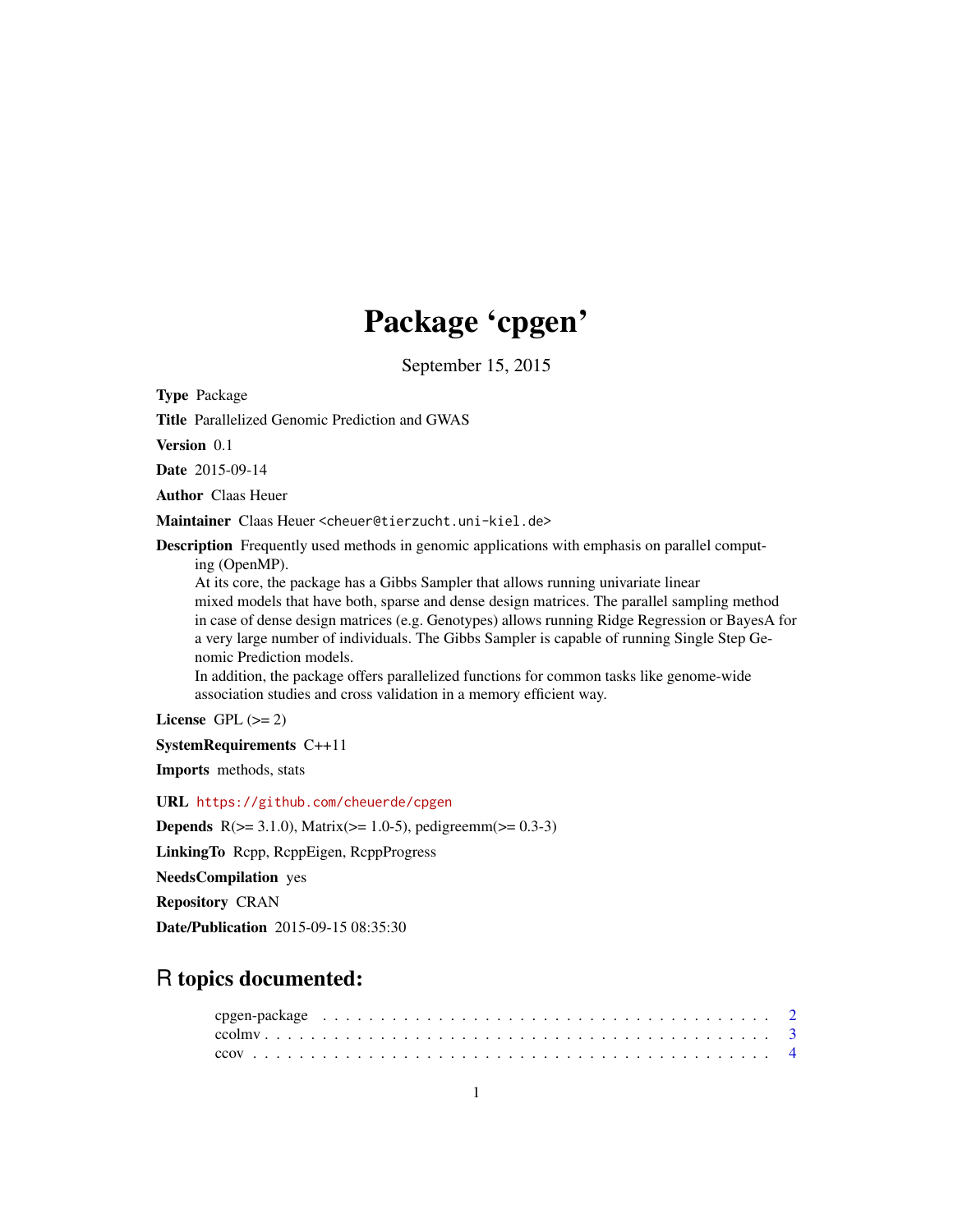<span id="page-1-0"></span>

|       |                                                                                                                                                   | 5               |
|-------|---------------------------------------------------------------------------------------------------------------------------------------------------|-----------------|
|       |                                                                                                                                                   | 6               |
|       |                                                                                                                                                   | 8               |
|       |                                                                                                                                                   | 9               |
|       | $c$ grm. $D$                                                                                                                                      | $\overline{10}$ |
|       |                                                                                                                                                   | -12             |
|       |                                                                                                                                                   |                 |
|       |                                                                                                                                                   |                 |
|       |                                                                                                                                                   |                 |
|       |                                                                                                                                                   |                 |
|       |                                                                                                                                                   |                 |
|       |                                                                                                                                                   |                 |
|       |                                                                                                                                                   |                 |
|       |                                                                                                                                                   |                 |
|       |                                                                                                                                                   |                 |
|       | get cor                                                                                                                                           |                 |
|       |                                                                                                                                                   |                 |
|       | get num threads $\ldots$ , $\ldots$ , $\ldots$ , $\ldots$ , $\ldots$ , $\ldots$ , $\ldots$ , $\ldots$ , $\ldots$ , $\ldots$ , $\ldots$ , $\ldots$ | -34             |
|       |                                                                                                                                                   | 35              |
|       |                                                                                                                                                   |                 |
|       |                                                                                                                                                   | 37              |
|       |                                                                                                                                                   | -38             |
|       |                                                                                                                                                   |                 |
|       |                                                                                                                                                   |                 |
| Index |                                                                                                                                                   | 42              |

cpgen-package *cpgen - Parallel genomic evaluations*

# Description

The package offers a variety of functions that are frequently being used in genomic prediction and genomewide association studies. The package is based on Rcpp and RcppEigen, hence all routines are implemented using the matrix algebra library Eigen. The main emphasis of the package lies in parallel computing which is realized by C++ functions making use of OpenMP.

# Details

| Package: | cpgen                 |
|----------|-----------------------|
| Type:    | Package               |
| Version: | 0.1                   |
| Date:    | 2014-07-10            |
| License: | License: GPL $(>= 2)$ |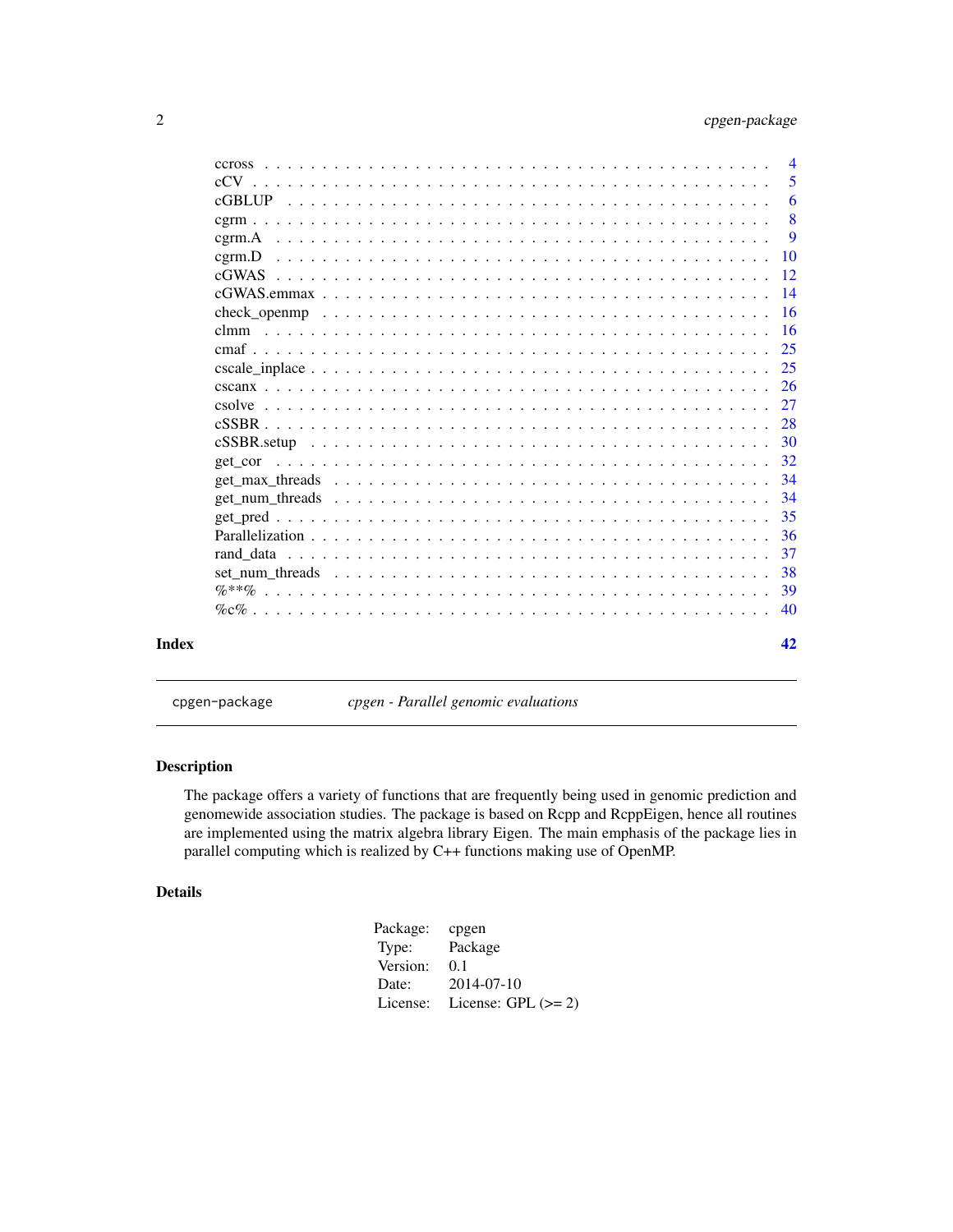#### <span id="page-2-0"></span>ccolmv 3

#### Author(s)

Claas Heuer

Maintainer: Claas Heuer <cheuer@tierzucht.uni-kiel.de>

# References

Guennebaud, G., Jacob, B., et al.: "Eigen v3". http://eigen.tuxfamily.org (2010)

Dirk Eddelbuettel and Romain Francois (2011). "Rcpp: Seamless R and C++ Integration". Journal of Statistical Software, 40(8), 1-18. URL http://www.jstatsoft.org/v40/i08/.

Douglas Bates, Dirk Eddelbuettel (2013). "Fast and Elegant Numerical Linear Algebra Using the RcppEigen Package". Journal of Statistical Software, 52(5), 1-24. URL http://www.jstatsoft.org/v52/i05/.

ccolmv *Colwise means or variances*

# Description

Computes the colwise means or variances of a matrix - internal use

# Usage

```
ccolmv(X,compute_var=FALSE)
```
# Arguments

|             | matrix of type: matrix or dgCMatrix                                                      |
|-------------|------------------------------------------------------------------------------------------|
| compute var | boolean, defines whether the colwise variances rather than the means will be<br>returned |

# Value

Numeric Vector of colwise means or variances of X

# Examples

```
X <- matrix(rnorm(1000*500),1000,500)
means <- ccolmv(X)
vars <- ccolmv(X,compute_var=TRUE)
```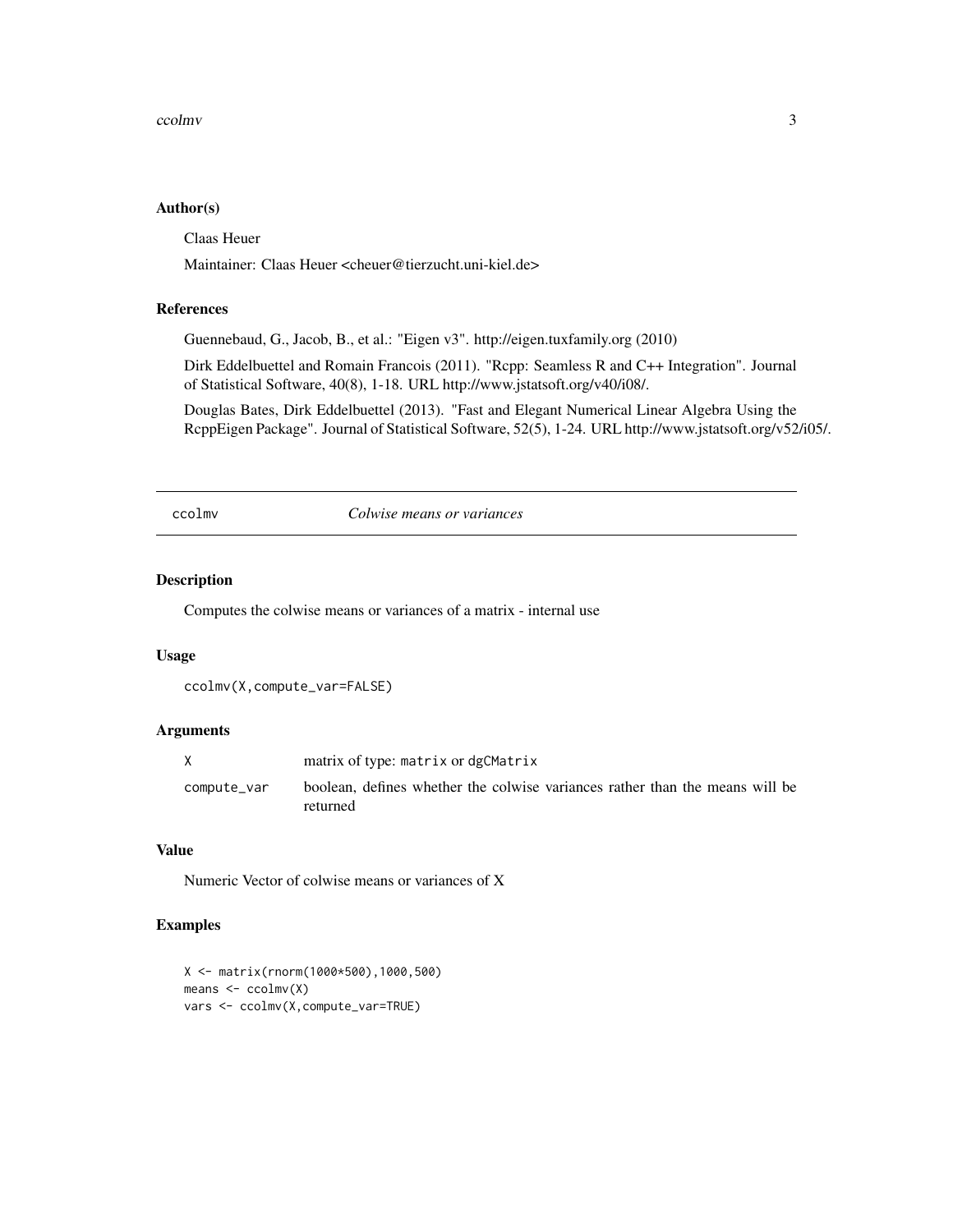<span id="page-3-0"></span>ccov *ccov*

# Description

Computation of covariance- or correlation-matrix. Shrinkage estimate through the use of 'lambda'. Weights for observations can be passed.

# Usage

ccov(X,lambda=0, w=NULL, compute\_cor=FALSE)

# Arguments

| X           | matrix                                                                                              |
|-------------|-----------------------------------------------------------------------------------------------------|
| lambda      | numeric scalar, shrinkage parameter                                                                 |
| W           | numeric vector of weights with same lengths as rows in X                                            |
| compute_cor | boolean - defines whether the functions returns a correlation- rather than a co-<br>variance matrix |

# Value

Covariance matrix with dimension ncol(X)

# Examples

```
## Not run:
# generate random data
rand_data(500,5000)
# compute correlation matrix of t(M)
corM <- ccov(t(M),compute_cor=T)
```
## End(Not run)

ccross *ccross*

# Description

Computation of the following matrix-product:  $XDX'$  Where  $D$  is a diagonal matrix, which is being passed to the function as a vector.

#### Usage

ccross(X,D=NULL)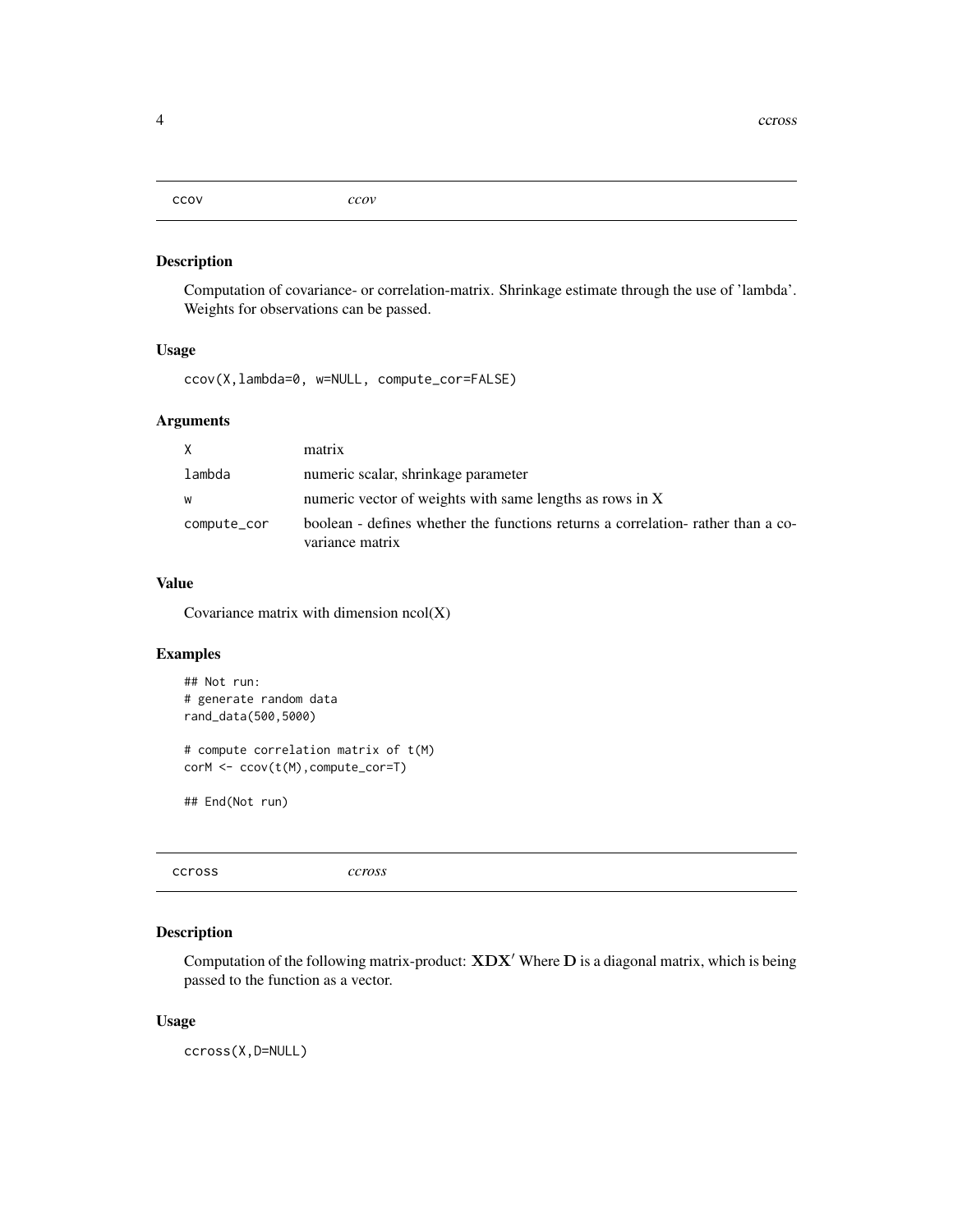#### <span id="page-4-0"></span> $\rm{cCV}$  5

# Arguments

| X   | matrix                                                                                                                                  |
|-----|-----------------------------------------------------------------------------------------------------------------------------------------|
| - D | numeric vector, will be used as a weighting diagonal matrix of dimension $ncol(X)$ .<br>If omitted an identity matrix will be assigned. |

# Value

Square matrix of dimension nrow(X)

# Examples

```
# Computing the matrix-square-root of a positive definite square matrix:
## Not run:
# generate random data
rand_data(500,5000)
W <- ccross(M)
# this is the implementation of the matrix power-operator '%**%'
W_sqrt <- with(eigen(W), ccross(vectors, values**0.5))
```
## End(Not run)

<span id="page-4-1"></span>cCV *Generate phenotype vectors for cross validation*

# Description

This function takes a phenotype vector and generates folds \* reps masked vectors for cross validation. Every vector has as many additional missing values as length(y) / folds.

#### Usage

cCV(y,folds=5,reps=1,matrix=FALSE,seed=NULL)

# Arguments

| <b>V</b> | vector of phenotypes - may already contain missing values     |
|----------|---------------------------------------------------------------|
| folds    | integer, number of folds                                      |
| reps     | integer, number of replications                               |
| matrix   | boolean, if TRUE function returns a matrix rather than a list |
| seed     | numeric scalar, seed for sample                               |

# Value

List (matrix) with as many items (columns) as folds  $*$  reps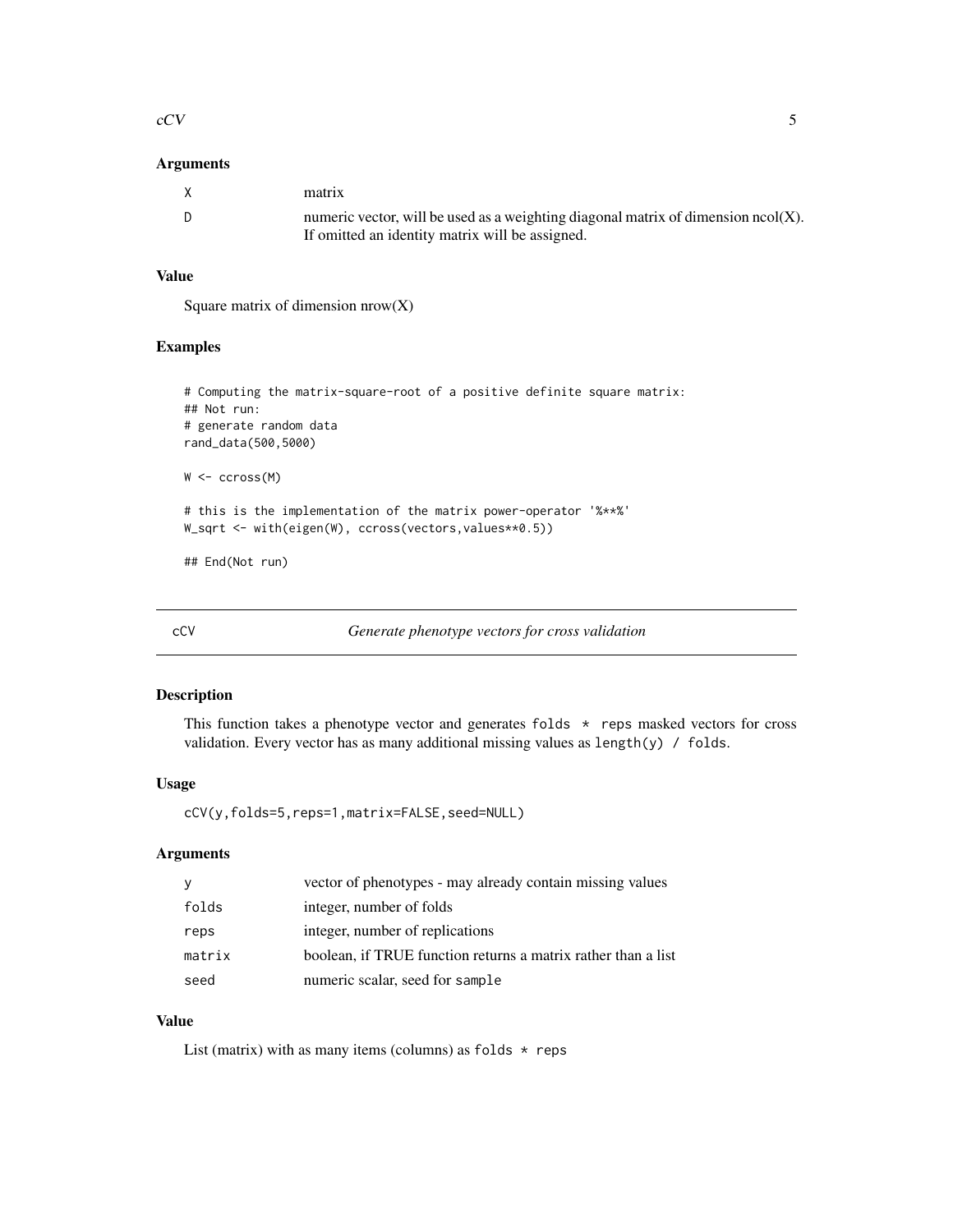# See Also

[clmm,](#page-15-1) [get\\_pred,](#page-34-1) [get\\_cor](#page-31-1)

# Examples

## Not run: # generate random data rand\_data(500,5000)

y\_CV <- cCV(y,folds=5,reps=20)

## End(Not run)

<span id="page-5-1"></span>cGBLUP *Genomic BLUP*

# Description

This function allows fitting a mixed model with one random effect besides the residual using [clmm](#page-15-1). The random effect a follows some covariance-structure G

# Usage

 $cGBLUP(y,G,X=NULL, scale_a = 0, df_a = -2, scale_e = 0, df_e = -2,$ niter = 10000, burnin = 5000, seed = NULL, verbose=TRUE)

# Arguments

| У       | vector of phenotypes                                                                             |
|---------|--------------------------------------------------------------------------------------------------|
| G       | Relationship matrix / covariance structure for random effects                                    |
| X       | Optional Design Matrix for fixed effects. If omitted a column-vector of ones<br>will be assigned |
| scale_a | prior scale parameter for $a$                                                                    |
| $df_a$  | prior degrees of freedom for $a$                                                                 |
| scale_e | prior scale parameter for $e$                                                                    |
| $df_e$  | prior degrees of freedom for $e$                                                                 |
| niter   | Number of iterations                                                                             |
| burnin  | Burnin                                                                                           |
| seed    | Seed                                                                                             |
| verbose | Prints progress to the screen                                                                    |

<span id="page-5-0"></span>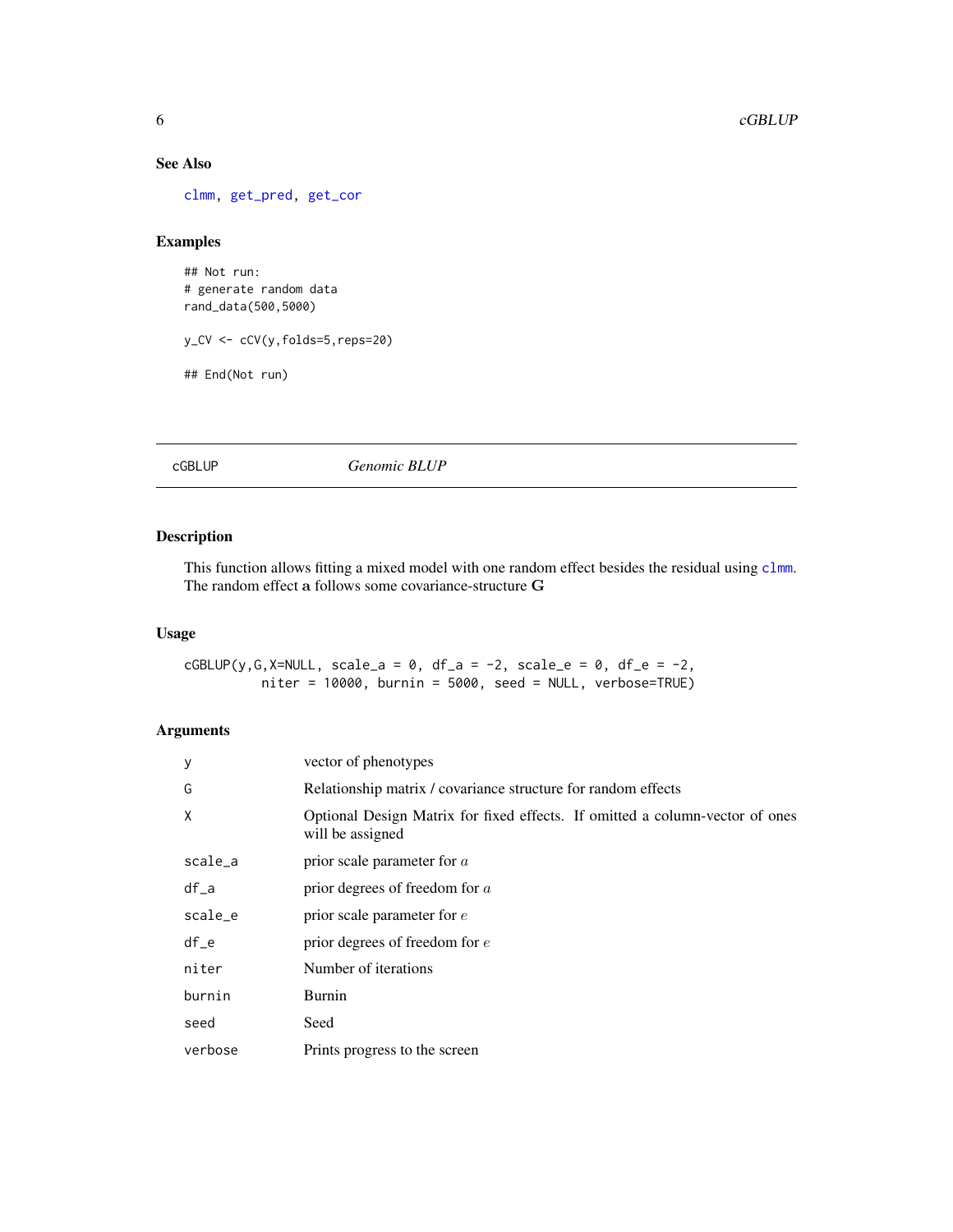#### <span id="page-6-0"></span>cGBLUP 7

# Details

Kang et al. (2008):

$$
\mathbf{y} = \mathbf{X}\mathbf{b} + \mathbf{a} + \mathbf{e} \text{ with: } \mathbf{a} \sim MVN(\mathbf{0}, \mathbf{G}\sigma_a^2)
$$

By finding the decomposition:  $G = UDU'$  and premultiplying the model equation by U' we get:

$$
\mathbf{U}'\mathbf{y} = \mathbf{U}'\mathbf{X}\mathbf{b} + \mathbf{U}'\mathbf{a} + \mathbf{U}'\mathbf{e}
$$

with:

$$
Var(\mathbf{U'y}) = \mathbf{U'G'U}\sigma_a^2 + \mathbf{U'U}\sigma_e^2
$$

$$
\mathbf{U'UDU'U}\sigma_a^2 + \mathbf{I}\sigma_e^2
$$

$$
\mathbf{D}\sigma_a^2 + \mathbf{I}\sigma_e^2
$$

After diagonalization of the variance-covariance structure the transformed model is being fitted by passing  $\mathbf{D}^{1/2}$  as the design matrix for the random effects to [clmm](#page-15-1). The results are subsequently backtransformed and returned by the function.

# Value

List of 6:

| var e           | Posterior mean of the residual variance      |  |
|-----------------|----------------------------------------------|--|
| var_a           | Posterior mean of the random-effect variance |  |
| b               | Posterior means of the fixed effects         |  |
| a               | Posterior means of the random effects        |  |
| posterior_var_e |                                              |  |
|                 | Posterior of the residual variance           |  |
| posterior_var_u |                                              |  |
|                 | Posterior of the random variance             |  |

# Author(s)

Claas Heuer

#### References

Kang, H. M., N. A. Zaitlen, C. M. Wade, A. Kirby, D. Heckerman, M. J. Daly, and E. Eskin. "Efficient Control of Population Structure in Model Organism Association Mapping." Genetics 178, no. 3 (February 1, 2008): 1709-23. doi:10.1534/genetics.107.080101.

# See Also

[clmm](#page-15-1), [cgrm](#page-7-1), [cGWAS.emmax](#page-13-1)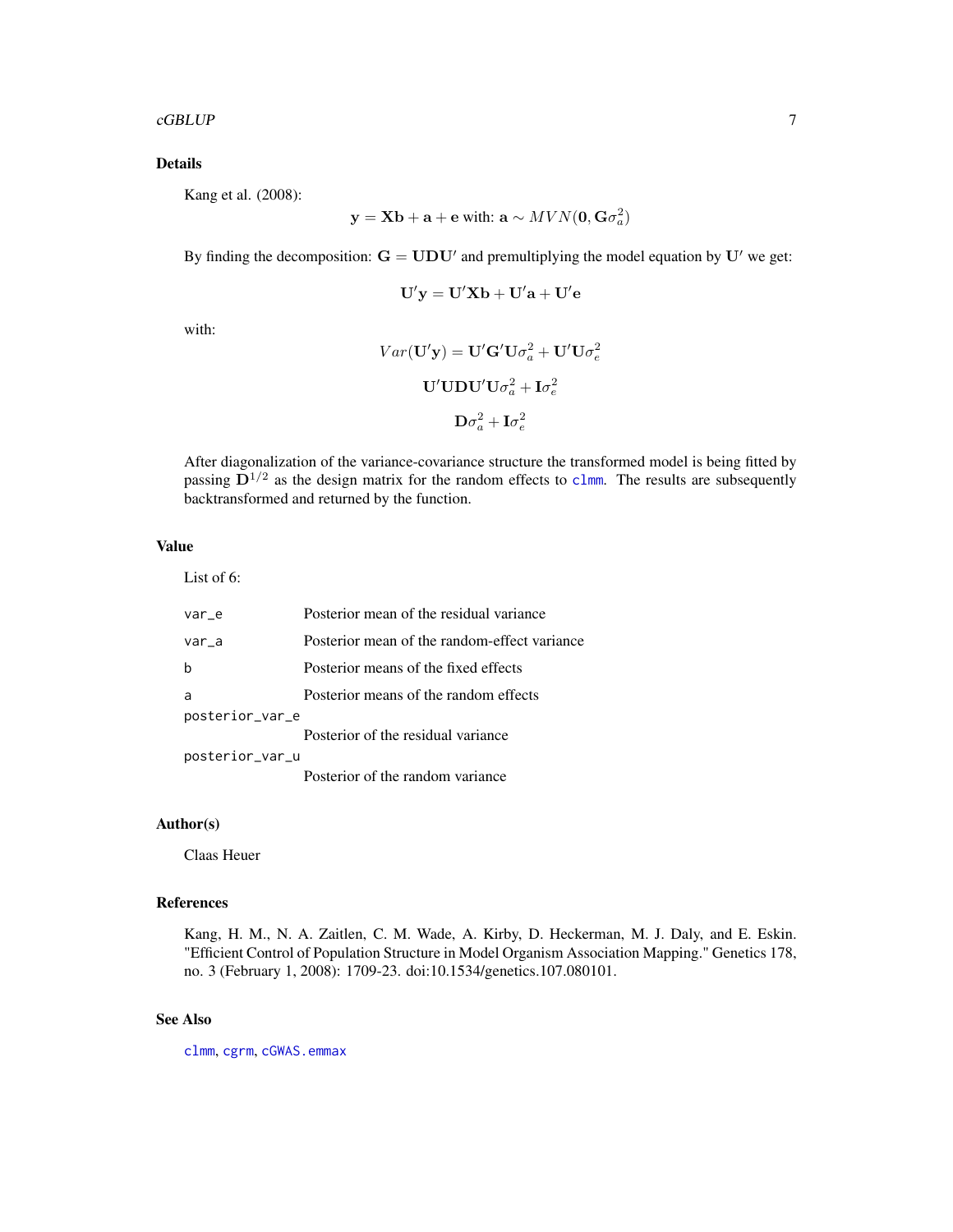# Examples

```
## Not run:
# generate random data
rand_data(500,5000)
# compute a genomic relationship-matrix
G \leftarrow \text{cgrm}(M, \text{lambda=0.01})# run model
mod < -cGBLUP(y,G)## End(Not run)
```
#### <span id="page-7-1"></span>cgrm *Genomic Relationship Matrices*

#### Description

Based on a coefficient-matrix (i.e. marker matrix)  $X$  that will be scaled column-wise, a weightvector w and a shrinkage parameter  $\lambda$ , cgrm returns the following similarity matrix:

$$
\mathbf{G} = (1-\lambda)\frac{\mathbf{X}\mathbf{D}\mathbf{X}^{'}}{\sum\mathbf{w}} + \mathbf{I}\lambda
$$

where  $D = diag(\mathbf{w})$ . A weighted genomic relationship matrix allows running TA-BLUP as described in Zhang et al. (2010).

# Usage

 $cgrm(X, w = NULL, lambda=0)$ 

## Arguments

| X      | coefficient matrix                              |
|--------|-------------------------------------------------|
| W      | numeric vector of weights for every column in X |
| lambda | numeric scalar, shrinkage parameter             |

# Details

...

# Value

Similarity matrix with dimension nrow(X)

# Author(s)

Claas Heuer

<span id="page-7-0"></span>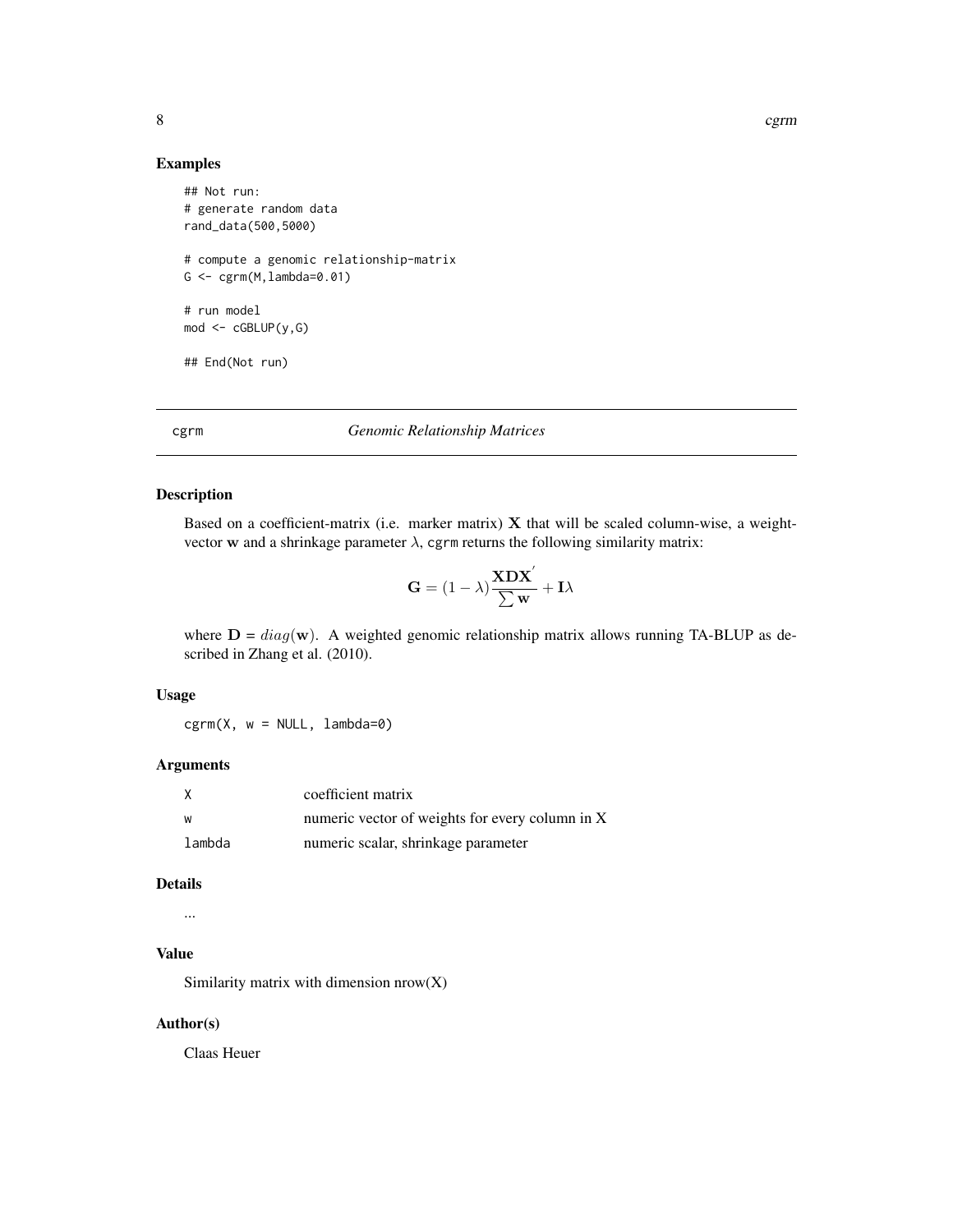#### <span id="page-8-0"></span> $c$ grm.A 9

#### References

de los Campos, G., Vazquez, A.I., Fernando, R., Klimentidis, Y.C., Sorensen, D., 2013. "Prediction of Complex Human Traits Using the Genomic Best Linear Unbiased Predictor". PLoS Genetics 9, e1003608. doi:10.1371/journal.pgen.1003608

Zhang Z, Liu J, Ding X, Bijma P, de Koning D-J, et al. (2010) "Best Linear Unbiased Prediction of Genomic Breeding Values Using a Trait-Specific Marker-Derived Relationship Matrix". PLoS ONE 5(9): e12648. doi:10.1371/journal.pone.0012648

#### See Also

[cgrm.A](#page-8-1), [cgrm.D](#page-9-1).

# Examples

```
## Not run:
# generate random data
rand_data(500,5000)
weights \leq (cor(M, y) **2)[, 1]
G <- cgrm(M,weights,lambda=0.01)
## End(Not run)
```
<span id="page-8-1"></span>cgrm.A *Additive Genomic Relationship Matrix*

#### Description

Based on a marker matrix  $X$  with  $\{-1,0,1\}$  - coding that will be centered column-wise and a shrinkage parameter  $\lambda$ , cgrm. A returns the following additive genomic relationship matrix according to VanRaden (2008):

$$
\mathbf{G} = (1 - \lambda) \frac{\mathbf{X} \mathbf{X}^{'}}{\sum\limits_{i=1}^{n} 2p_i q_i} + \mathbf{I} \lambda
$$

Usage

cgrm.A(X, lambda=0, yang=FALSE)

#### Arguments

|        | marker matrix                                                   |
|--------|-----------------------------------------------------------------|
| lambda | numeric scalar, shrinkage parameter                             |
| yang   | boolean, diagonal elements of A according to Yang et al. (2010) |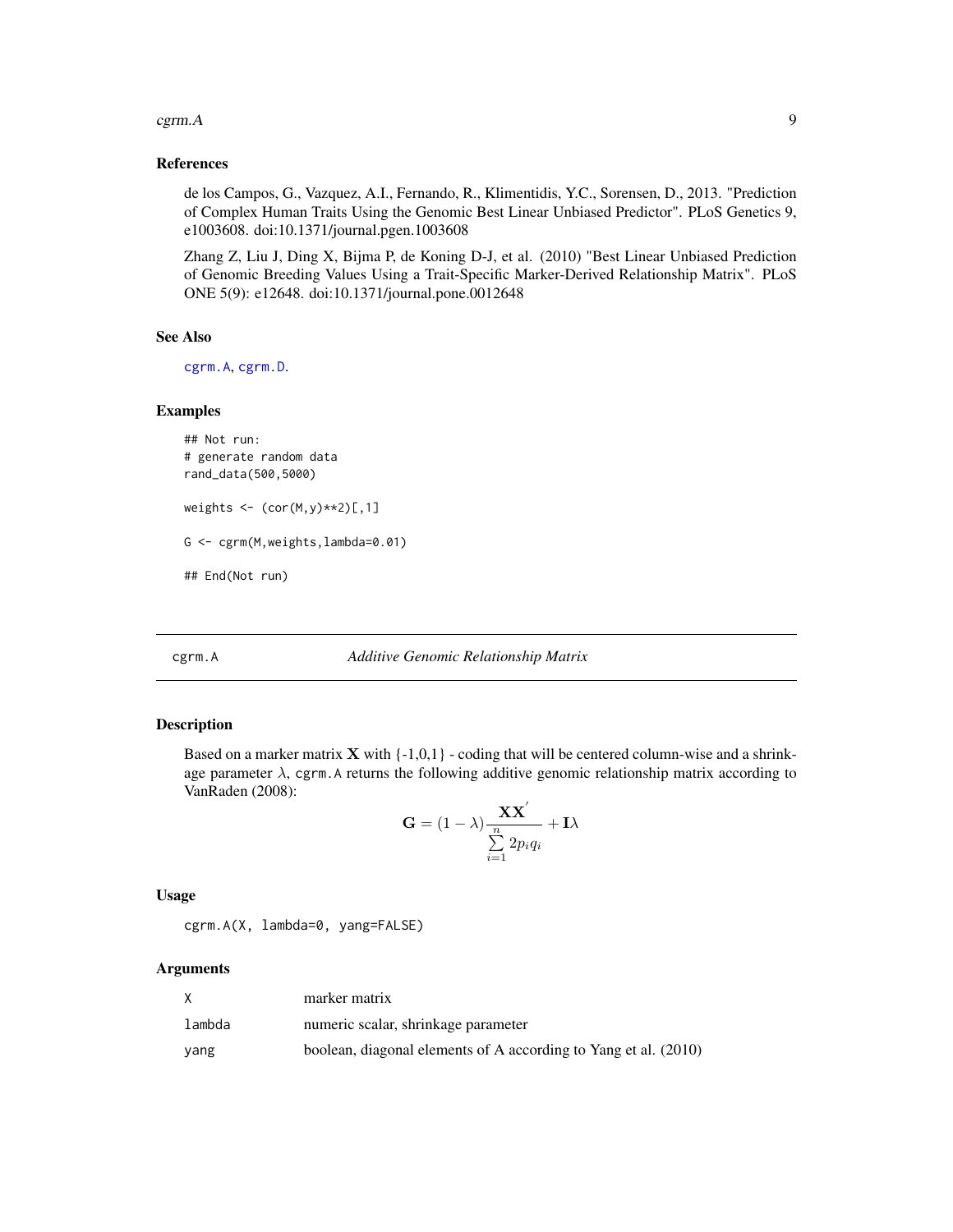<span id="page-9-0"></span>10 cgrm.D

#### Details

...

# Value

Additive genomic relationship matrix with dimension  $nrow(X)$ 

#### Author(s)

Claas Heuer

# References

VanRaden, P.M. "Efficient Methods to Compute Genomic Predictions". Journal of Dairy Science 91, no. 11 (November 2008): 4414-23. doi:10.3168/jds.2007-0980.

Yang, Jian, Beben Benyamin, Brian P McEvoy, Scott Gordon, Anjali K Henders, Dale R Nyholt, Pamela A Madden, et al. "Common SNPs Explain a Large Proportion of the Heritability for Human Height". Nature Genetics 42, no. 7 (July 2010): 565-69. doi:10.1038/ng.608.

# See Also

[cgrm](#page-7-1), [cgrm.D](#page-9-1)

#### Examples

## Not run: # generate random data rand\_data(500,5000)

### compute the additive genomic relationship matrix A <- cgrm.A(M,lambda=0.01)

## End(Not run)

<span id="page-9-1"></span>cgrm.D *Dominance Genomic Relationship Matrix*

# **Description**

Based on a marker matrix  $X$  with  $\{-1,0,1\}$  - out of which a column-wise centered dominance coefficient matrix will be constructed and a shrinkage parameter  $\lambda$ , cgrm. D returns the following dominance genomic relationship matrix according to Su et al. (2012):

$$
\mathbf{G} = (1 - \lambda) \frac{\mathbf{X} \mathbf{X}^{'}}{\sum\limits_{i=1}^{n} 2p_i q_i (1 - 2p_i q_i)} + \mathbf{I} \lambda
$$

The additive marker coefficients will be used to compute dominance coefficients as:  $1$ -abs $(X)$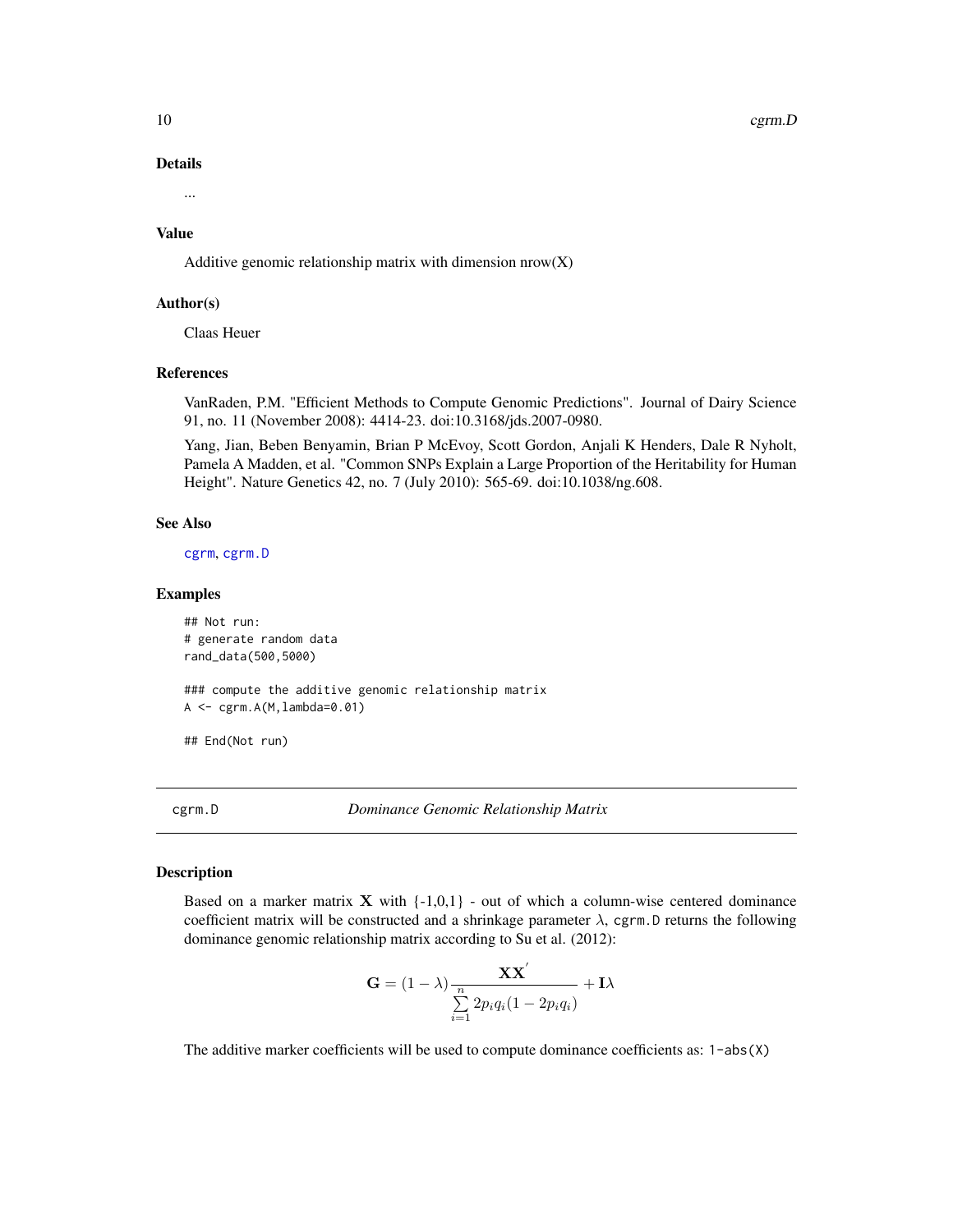#### <span id="page-10-0"></span> $c<sub>g</sub>$ cgrm.D  $11$

# Usage

cgrm.D(X, lambda=0)

# Arguments

|        | marker matrix                       |
|--------|-------------------------------------|
| lambda | numeric scalar, shrinkage parameter |

# Details

...

# Value

Dominance relationship matrix with dimension  $nrow(X)$ 

# Author(s)

Claas Heuer

# References

Su G, Christensen OF, Ostersen T, Henryon M, Lund MS (2012) "Estimating Additive and Non-Additive Genetic Variances and Predicting Genetic Merits Using Genome-Wide Dense Single Nucleotide Polymorphism Markers". PLoS ONE 7(9): e45293. doi:10.1371/journal.pone.0045293

# See Also

[cgrm](#page-7-1), [cgrm.A](#page-8-1).

# Examples

```
## Not run:
# generate random data
rand_data(500,5000)
```
 $D \leftarrow \text{cgrm.D(M, lambda=0.01)}$ 

## End(Not run)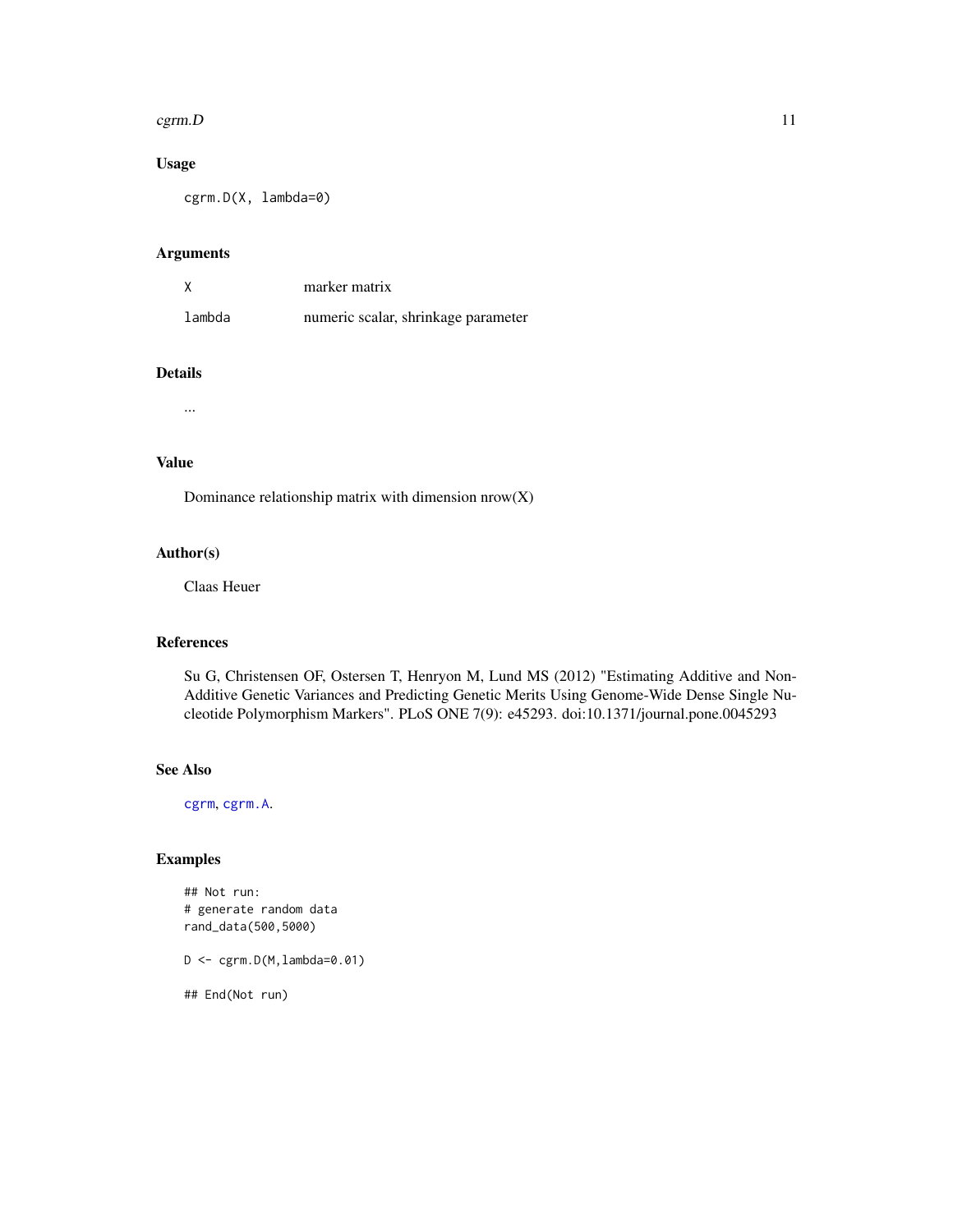# Description

This function runs GWAS for continuous traits. Population structure that can lead to false positive association signals can be accounted for by passing a Variance-covariance matrix of the phenotype vector (Kang et al., 2010). The GLS-solution for fixed effects is computed as:

$$
\hat{\boldsymbol{\beta}} = (\mathbf{X}' \mathbf{V}^{-1} \mathbf{X})^{-1} \mathbf{X}' \mathbf{V}^{-1} \mathbf{y}
$$

Equivalent solutions are obtained by premultiplying the design matrix X for fixed effects and the phenotype vector y by  $V^{-1/2}$  :

$$
\hat{\boldsymbol{\beta}} = (\mathbf{X}^{* \prime} \mathbf{X}^{*})^{-1} \mathbf{X}^{* \prime} \mathbf{y}^{*}
$$

with

$$
\mathbf{X}^* = \mathbf{V}^{-1/2}\mathbf{X}
$$

$$
\mathbf{y}^* = \mathbf{V}^{-1/2}\mathbf{y}
$$

Usage

cGWAS(y,M,X=NULL,V=NULL,dom=FALSE, verbose=TRUE)

# Arguments

|         | vector of phenotypes                                                                                                                                                                                                    |
|---------|-------------------------------------------------------------------------------------------------------------------------------------------------------------------------------------------------------------------------|
| M       | Marker matrix                                                                                                                                                                                                           |
| Χ       | Optional Design Matrix for additional fixed effects. If omitted a column-vector<br>of ones will be assigned                                                                                                             |
|         | Inverse square root of the Variance-covariance matrix for the phenotype vector<br>of type: matrix or dgCMatrix. Used for computing the GLS-solution of fixed<br>effects. If omitted an identity-matrix will be assigned |
| dom     | Defines whether to include an additional dominance coefficient for every marker.<br>Note: only useful if the genotype-coding in $M$ follows $\{-1,0,1\}$ The dominance<br>coefficient is computed as: $1 - abs(M)$      |
| verbose | prints progress to the screen                                                                                                                                                                                           |

#### Details

...

<span id="page-11-1"></span><span id="page-11-0"></span>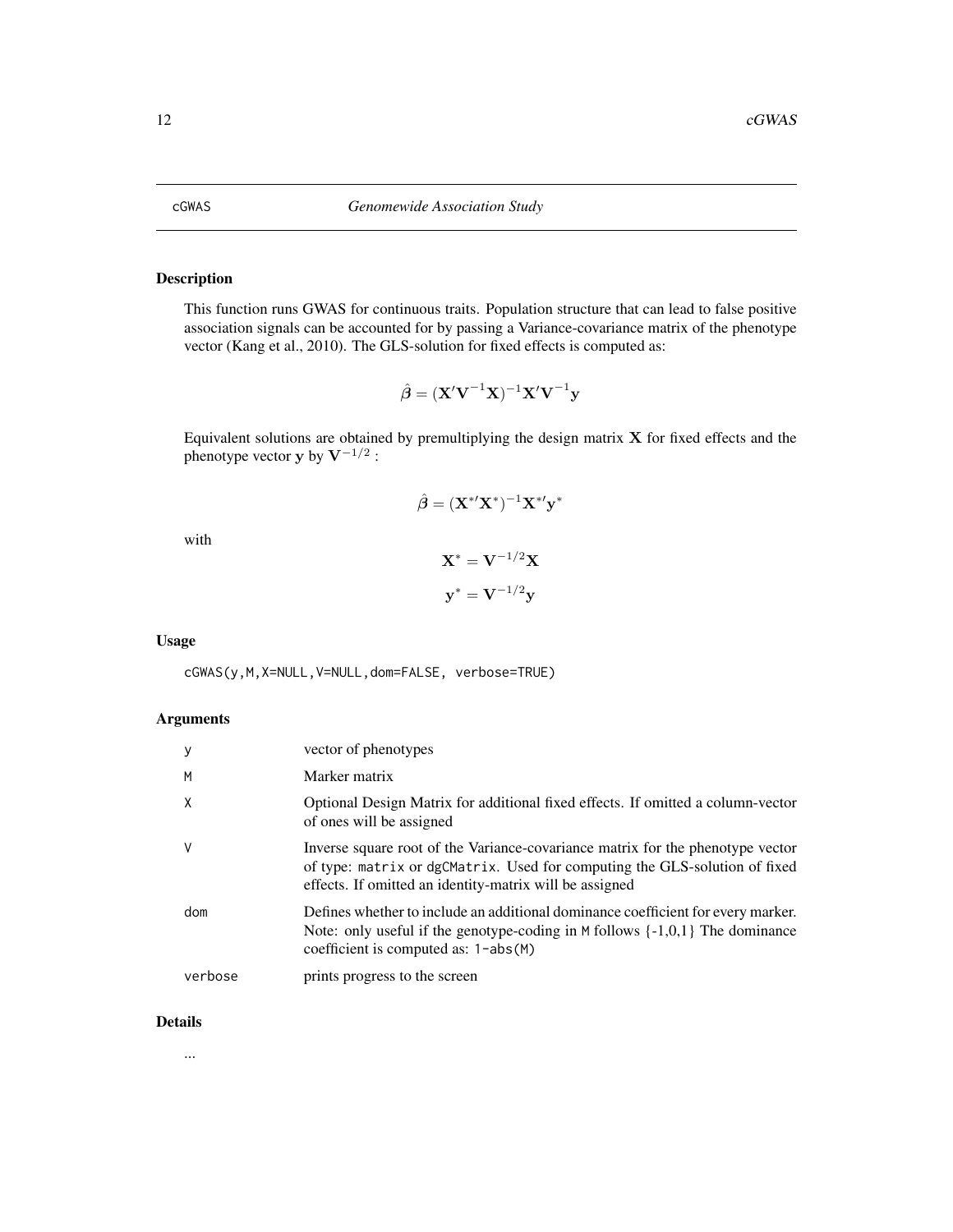#### <span id="page-12-0"></span> $cGWAS$  13

# Value

List of 3 vectors or matrices. If dom=TRUE every element of the list will be a matrix with two columns. First column additive, second dominance:

| p-value | Vector of p-values for every marker   |
|---------|---------------------------------------|
| beta    | GLS solution for fixed marker effects |
| -se     | Standard Errors for values in beta    |

# Author(s)

Claas Heuer

# References

Kang, Hyun Min, Jae Hoon Sul, Susan K Service, Noah A Zaitlen, Sit-yee Kong, Nelson B Freimer, Chiara Sabatti, and Eleazar Eskin. "Variance Component Model to Account for Sample Structure in Genome-Wide Association Studies." Nature Genetics 42, no. 4 (April 2010): 348-54. doi:10.1038/ng.548.

#### See Also

[cGWAS.emmax](#page-13-1)

#### Examples

```
## Not run:
# generate random data
rand_data(500,5000)
```

```
### GWAS without accounting for population structure
mod \leftarrow cGWAS(y,M)
```

```
### GWAS - accounting for population structure
## Estimate variance covariance matrix of y
```
 $G \leftarrow \text{cgrm.A(M,lambda=0.01)}$ 

```
fit <- cGBLUP(y,G,verbose=FALSE)
```

```
### construct V
V <- G*fit$var_a + diag(length(y))*fit$var_e
```

```
### get the inverse square root of V
V2inv <- V %**% -0.5
```

```
### run GWAS again
mod2 <- cGWAS(y,M,V=V2inv,verbose=TRUE)
```
## End(Not run)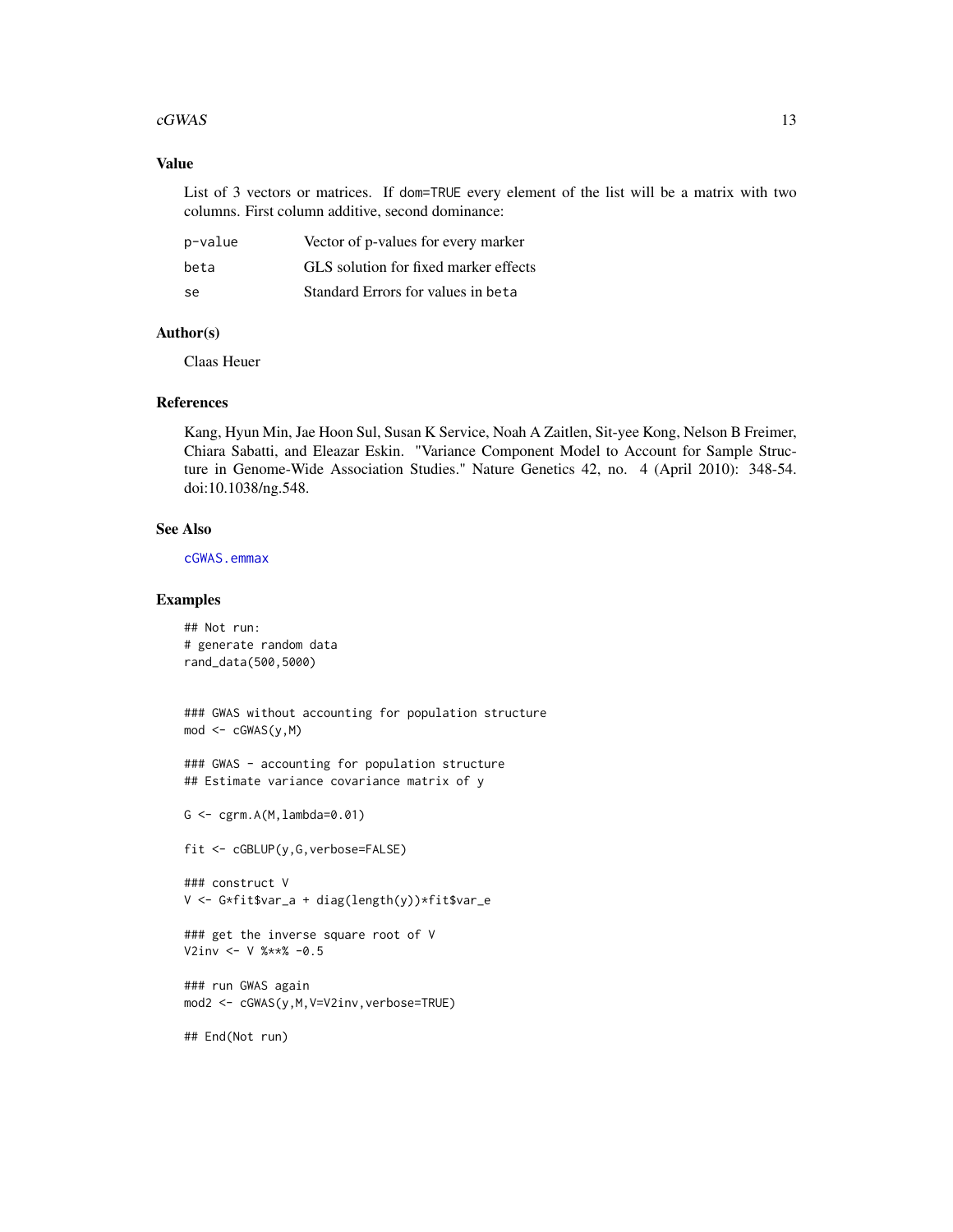<span id="page-13-1"></span><span id="page-13-0"></span>cGWAS.emmax *Genomewide Association Study - EMMAX*

# Description

This is a convenience function that uses the function [cGWAS](#page-11-1) but estimates the variance-covariance matrix of the phenotype vector in advance using [clmm](#page-15-1). This method was termed EMMAX (Kang et al., 2010).

# Usage

cGWAS.emmax(y,M,A=NULL,X=NULL,dom=FALSE,verbose=TRUE,scale\_a = 0, df\_a = -2,  $scale_e = 0$ ,  $df_e = -2$ ,  $niter=15000$ ,  $burnin=7500$ ,  $seed=NULL$ )

# Arguments

| у       | vector of phenotypes                                                                                                                                                                                           |
|---------|----------------------------------------------------------------------------------------------------------------------------------------------------------------------------------------------------------------|
| M       | Marker matrix                                                                                                                                                                                                  |
| A       | Relationship matrix that is being used to estimate $V$ - if omitted, A will be con-<br>structed using M and cgrm                                                                                               |
| X       | Optional Design Matrix for additional fixed effects. If omitted a column-vector<br>of ones will be assigned                                                                                                    |
| dom     | Defines whether to include an additional dominance coefficient for every marker.<br>Note: only useful if the genotype-coding in $M$ follows $\{-1,0,1\}$ The dominance<br>coefficient is computed as: 1-abs(M) |
| verbose | Prints progress to the screen                                                                                                                                                                                  |
| scale_a | prior scale parameter for $a$                                                                                                                                                                                  |
| $df_a$  | prior degrees of freedom for $a$                                                                                                                                                                               |
| scale_e | prior scale parameter for $e$                                                                                                                                                                                  |
| $df_e$  | prior degrees of freedom for $e$                                                                                                                                                                               |
| niter   | Number of iterations used by clmm                                                                                                                                                                              |
| burnin  | Burnin for clmm                                                                                                                                                                                                |
| seed    | Seed used by clmm                                                                                                                                                                                              |

# Details

...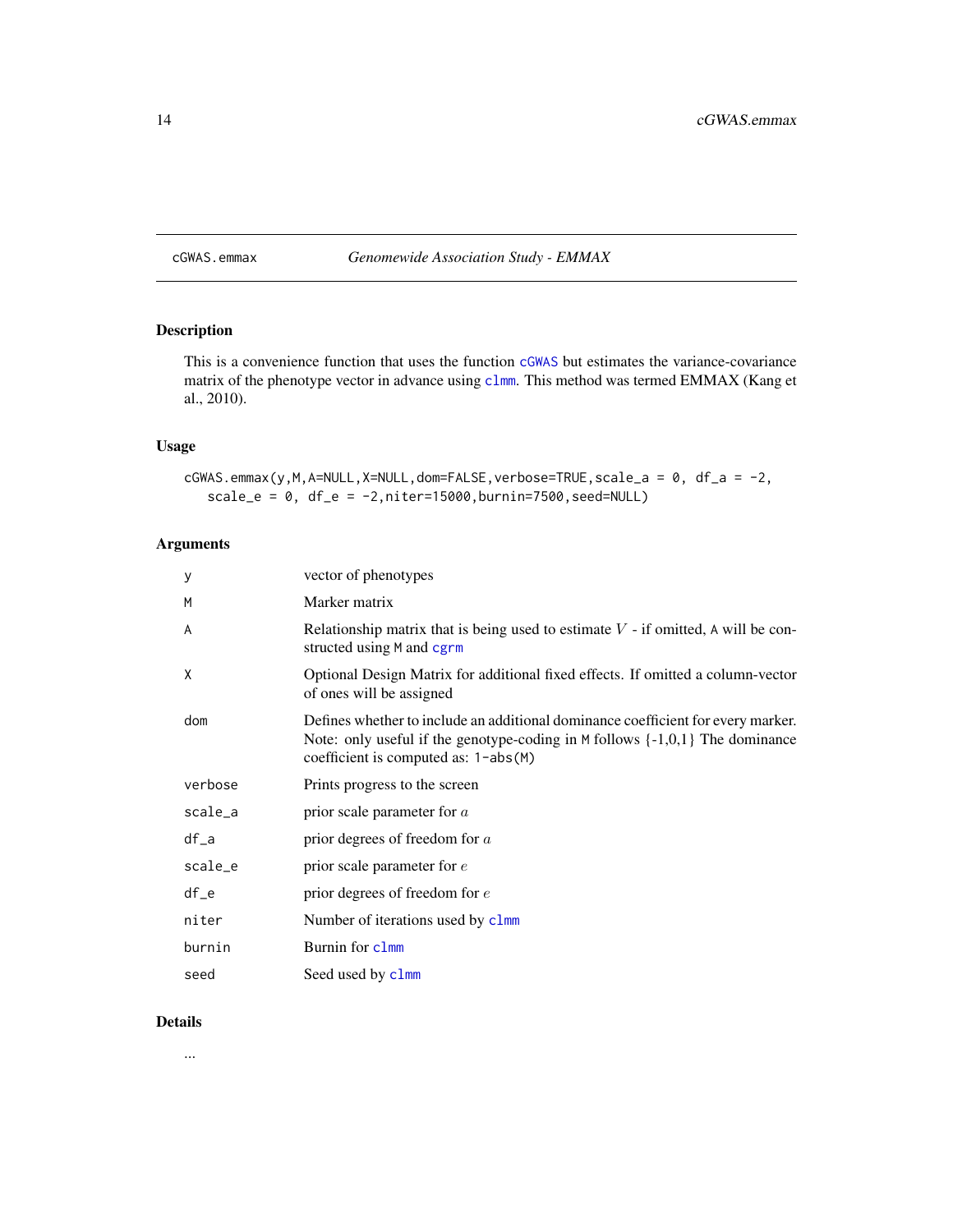# <span id="page-14-0"></span>cGWAS.emmax 15

#### Value

List of 3 vectors or matrices. If dom=TRUE every element of the list will be a matrix with two columns. First column additive, second dominance:

| p-value           | Vector of p-values for every marker                |
|-------------------|----------------------------------------------------|
| beta              | GLS solution for fixed marker effects              |
| se                | Standard Errors for values in beta                 |
| marker_variance   |                                                    |
|                   | Estimate of the marker variance reported by clmm   |
| residual_variance |                                                    |
|                   | Estimate of the residual variance reported by clmm |

#### Author(s)

Claas Heuer

# References

Kang, H. M., N. A. Zaitlen, C. M. Wade, A. Kirby, D. Heckerman, M. J. Daly, and E. Eskin. "Efficient Control of Population Structure in Model Organism Association Mapping." Genetics 178, no. 3 (February 1, 2008): 1709-23. doi:10.1534/genetics.107.080101.

Kang, Hyun Min, Jae Hoon Sul, Susan K Service, Noah A Zaitlen, Sit-yee Kong, Nelson B Freimer, Chiara Sabatti, and Eleazar Eskin. "Variance Component Model to Account for Sample Structure in Genome-Wide Association Studies." Nature Genetics 42, no. 4 (April 2010): 348-54. doi:10.1038/ng.548.

#### See Also

[cGWAS](#page-11-1)

# Examples

```
## Not run:
# generate random data
rand_data(500,5000)
```
# run EMMAX res <- cGWAS.emmax(y,M,verbose=TRUE)

## End(Not run)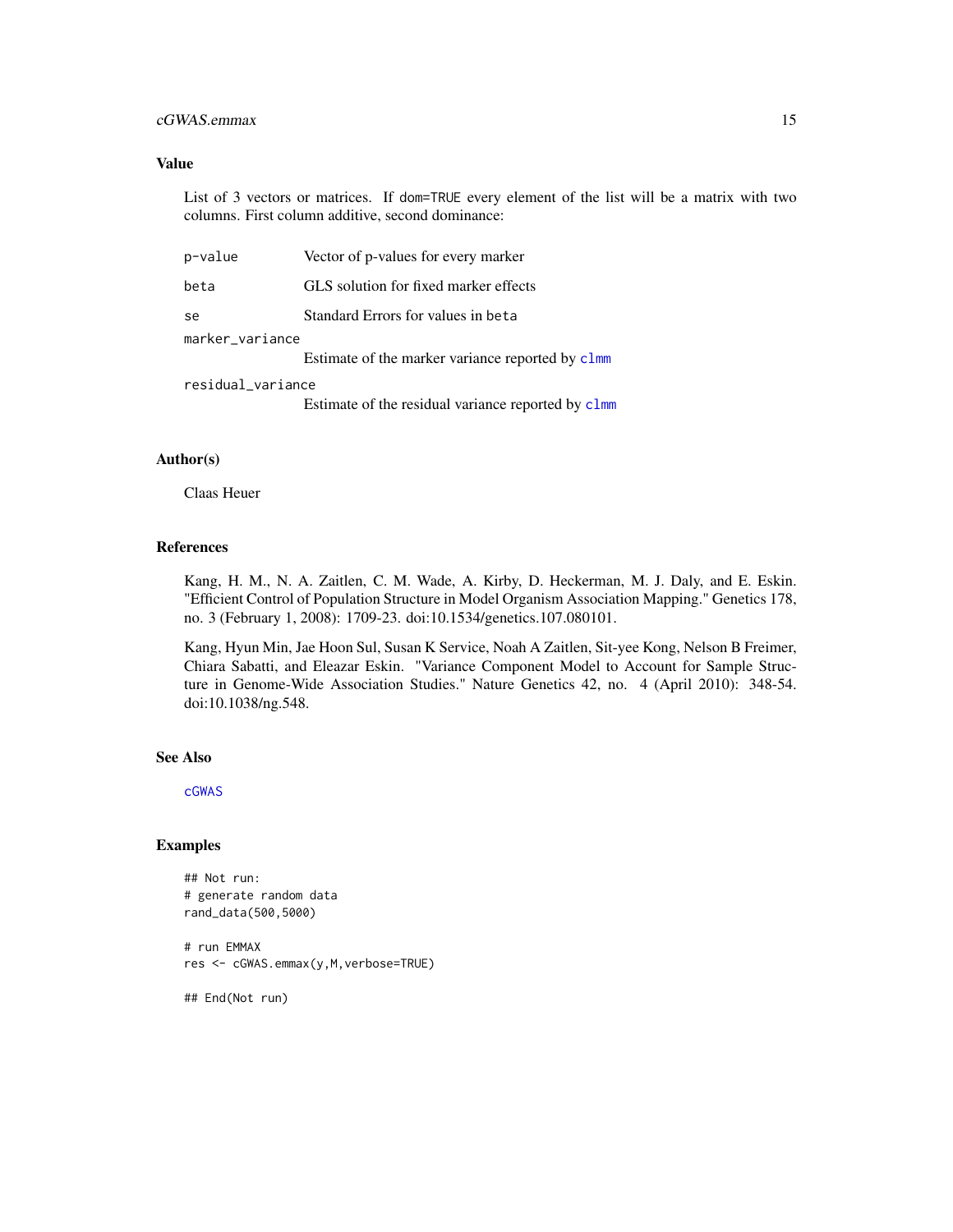<span id="page-15-2"></span><span id="page-15-0"></span>

#### Description

Checks whether the C++ binaries have been compiled with OpenMP-support.

## Usage

check\_openmp()

#### Value

Returns a message telling you whether OpenMP is available for the cpgen-functions or not.

#### See Also

[set\\_num\\_threads,](#page-37-1) [get\\_num\\_threads,](#page-33-1) [get\\_max\\_threads](#page-33-2)

#### Examples

# check whether openmp is available or not check\_openmp()

<span id="page-15-1"></span>clmm *Linear Mixed Models using Gibbs Sampling*

#### Description

This function runs linear mixed models of the following form:

$$
\mathbf{y} = \mathbf{X}\mathbf{b} + \mathbf{Z}_1\mathbf{u}_1 + \mathbf{Z}_2\mathbf{u}_2 + \mathbf{Z}_3\mathbf{u}_3 + ... + \mathbf{Z}_k\mathbf{u}_k + \mathbf{e}
$$

The function allows to include an arbitrary number of independent random effects with each of them being assumed to follow:  $MVN(\mathbf{0}, \mathbf{I}\sigma_{u_k}^2)$ . If the covariance structure of one random effect is assumed to follow some G then the design matrix for that random effect can be constructed as described in Waldmann et al. (2008):  $\mathbf{F} = \mathbf{Z} \mathbf{G}^{1/2}$ . Alternatively, the argument ginverse can be passed.

#### Usage

```
clmm(y, X = NULL, Z = NULL, ginverse = NULL, par\_random = NULL,niter=10000, burnin=5000, scale_e=0, df_e=-2, beta_posterior = FALSE,
verbose = TRUE, timings = FALSE, seed = NULL, use_BLAS=FALSE)
```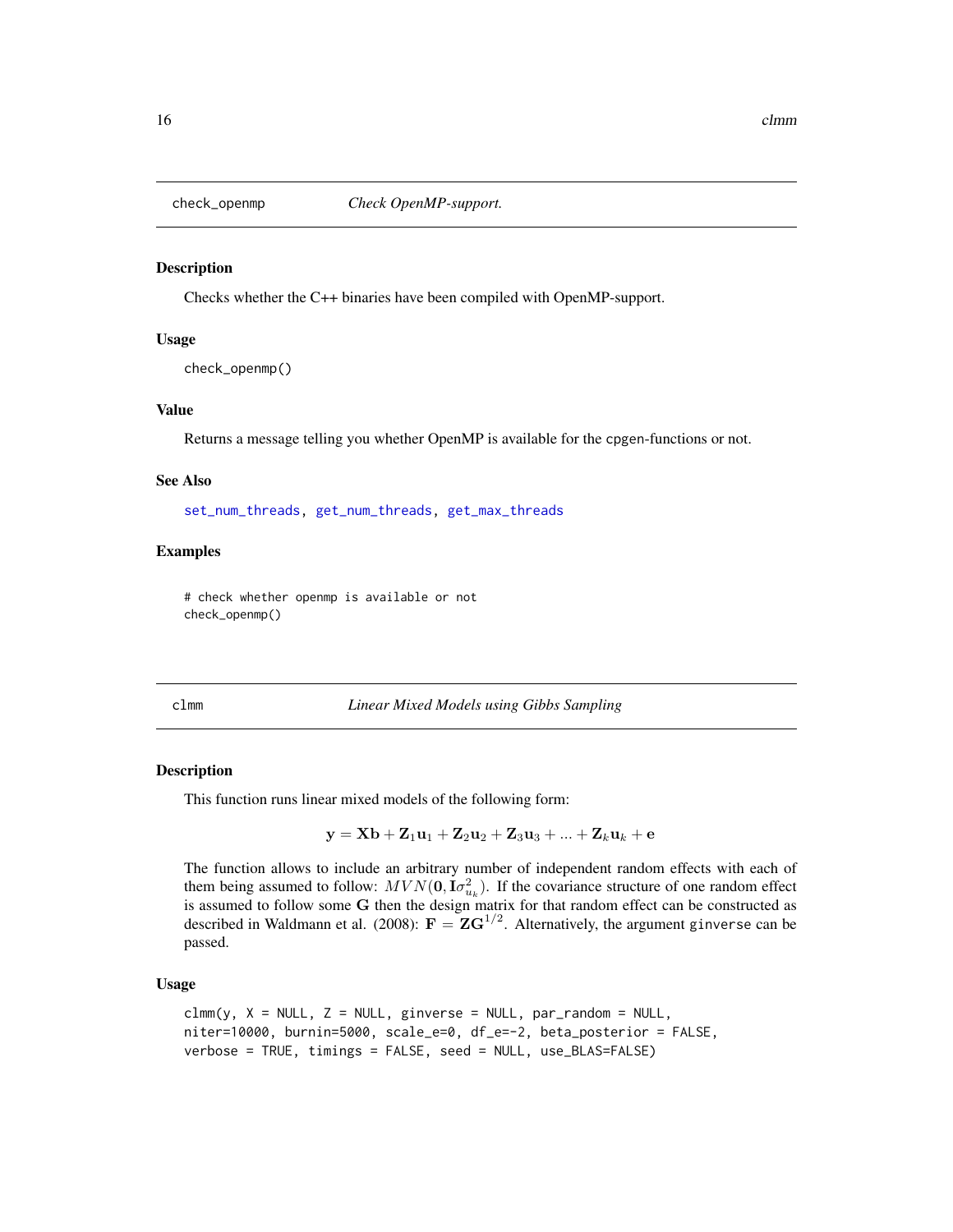# Arguments

| У              | vector or list of phenotypes                                                                                                                                                                                                                                                                                                                   |
|----------------|------------------------------------------------------------------------------------------------------------------------------------------------------------------------------------------------------------------------------------------------------------------------------------------------------------------------------------------------|
| X              | fixed effects design matrix of type: matrix or dgCMatrix. If omitted a column-<br>vector of ones will be assigned                                                                                                                                                                                                                              |
| Ζ              | list of design matrices for random effects - every element of the list represents<br>one random effect and may be of type: matrix or dgCMatrix                                                                                                                                                                                                 |
| ginverse       | list of inverse covariance matrices for random effects in Z (e.g. Inverse of numer-<br>ator relationship matrix). Every element of the list represents one random effect<br>and may be of type: matrix or dgCMatrix. Note: If passed, ginverse must<br>have as many items as Z. For no ginverse assign NULL for a particular random<br>effect. |
| par_random     | list of options for random effects. If passed, the list must have as many elements<br>as random. Every element may be a list of 4:                                                                                                                                                                                                             |
|                | • scale - (vector of) scale parameters for the inverse chi-square prior<br>• df - (vector of) degrees of freedom for the inverse chi-square prior<br>• method - method to be used for the random effects, may be: ridge or<br>BayesA                                                                                                           |
|                | • name - name for that effect                                                                                                                                                                                                                                                                                                                  |
|                | • GWAS - list of options for conducting GWAS using window variance propor-<br>tions (Fernando et al, 2013):                                                                                                                                                                                                                                    |
|                | - window_size - number of markers used to form a single window<br>- threshold - window porportion of total variance, used to determine                                                                                                                                                                                                         |
|                | presents of association                                                                                                                                                                                                                                                                                                                        |
| niter          | number of iterations                                                                                                                                                                                                                                                                                                                           |
| burnin         | number of iterations to be discarded as burnin                                                                                                                                                                                                                                                                                                 |
| verbose        | prints progress to the screen                                                                                                                                                                                                                                                                                                                  |
| beta_posterior | save all posterior samples of regression coefficients                                                                                                                                                                                                                                                                                          |
| timings        | prints time per iteration to the screen - sets verbose = FALSE                                                                                                                                                                                                                                                                                 |
| scale_e        | scale parameter for the inverse chi-square prior for the residuals                                                                                                                                                                                                                                                                             |
| $df_e$         | degrees of freedom for the inverse chi-square prior for the residuals                                                                                                                                                                                                                                                                          |
| seed           | seed for the random number generator. If omitted, a seed will be generated based<br>on machine and time                                                                                                                                                                                                                                        |
| use_BLAS       | use BLAS library instead of Eigen                                                                                                                                                                                                                                                                                                              |

# Details

# Single Model run

At this point the function allows to specify the method for any random term as: 'ridge' or 'BayesA'. In Ridge Regression the prior distribution of the random effects is assumed to be normal with a constant variance component, while in BayesA the marginal prior is a t-distribution, resulting from locus specific variances with inverse chi-square priors (Gianola et al., 2009). A wider range of methods is available in the excellent BGLR-package, which also allows phenotypes to be discrete (de los Campos et al. 2013).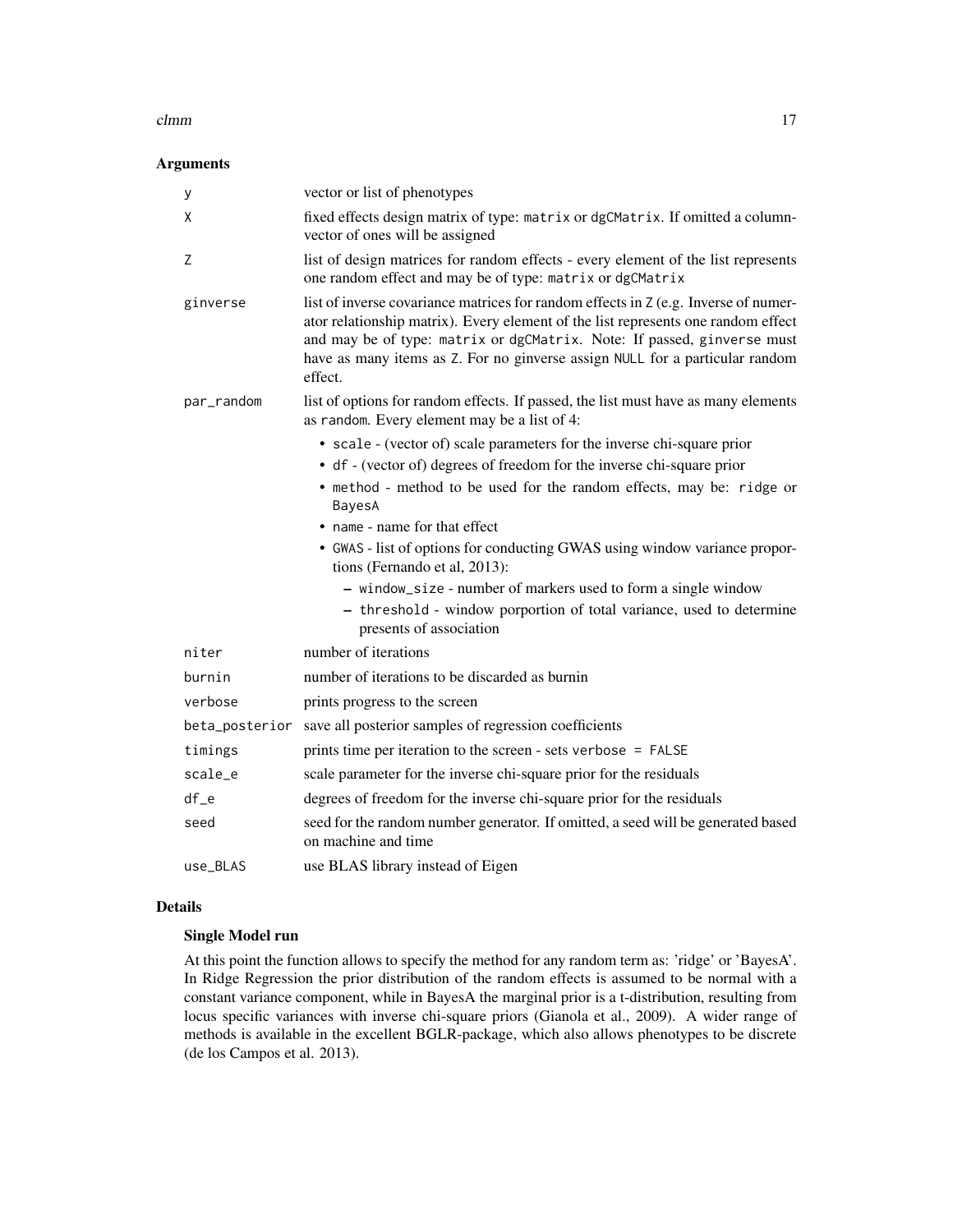The focus of this function is to allow solving high-dimensional problems that are mixtures of sparse and dense features in the design matrices. The computational expensive parts of the Gibbs Sampler are parallelized as described in Fernando et al. (2014). Note that the parallel performance highly depends on the number of observations and features present in the design matrices. It is highly recommended to set the number of threads for less than 10000 observations (length of phenotype vector) to 1 using: set\_num\_threads(1) before running a model. Even for larger sample sizes the parallel performance still depends on the dimension of the feature matrices. Good results in terms of parallel scaling were observed starting from 50000 observations and more than 10000 features (i.e. number of markers). Single threaded performance is very good thanks to smart computations during gibbs sampling (Fernando, 2013 (personal communication), de los Campos et al., 2009) and the use of efficient Eigen-methods for dense and sparse algebra.

#### Parallel Model runs

In the case of multiple phenotypes passed to the function as a list, the main advantage of the function is that several threads can access the very same data once assigned, which means that the design matrices only have to be allocated once. The parallel scaling of this function using multiple phenotypes is almost linear.

In  $C_{++}$ :

For every element of the phenotype list a new instance of an MCMC-object will be created. All the memory allocation needed for running the model is done by the major thread. The function then iterates over all objects and runs the gibbs sampler. This step is parallelized, which means that as many models are being run at the same time as threads available. All MCMC-objects are totally independent from each other, they only share the same design-matrices. Every object has its own random-number generator with its own seed which allows perfectly reproducible results.

#### GWAS using genomic windows

The function allows to specify options to any random effect for conducting genomewide association studies using prediction vector variances of marker windows as described in Fernando et al. (2013). In every effective sample of the Gibbs Sampler the sampling variance of the genotypic value vector  $g = Zu$  of the particular random effect is computed as:  $\tilde{\sigma}_g^2 = \left(\sum_{j=1}^n (g_j - \mu_g)^2\right) (n-1)^{-1}$ , with  $\mu<sub>g</sub>$  being the mean of g and n the number of observations. Then for any window w the sampling variance of  $\mathbf{g_w} = \mathbf{Z}_w \mathbf{u}_w$  is obtained as:  $\tilde{\sigma}_{g_w}^2 = \left(\sum_{j=1}^n (g_{w_j} - \mu_{g_w})^2\right) (n-1)^{-1}$ , where w indicates the range over the columns of **Z** that forms the window w. The posterior probability that a window exceeds a specified proportion  $\delta$  of the total variance is estimated by the number of samples in which  $\frac{\hat{\sigma}_{gw}^2}{\hat{\sigma}_a^2} > \delta$  divided by the total number of samples. It can be shown that among marker windows that have a posterior probability p or greater for having a variance greater than  $\delta$  of the total variance, the proportion of false positive signals (PFP) are expected to be lower than  $1 - p$ (Fernando et al. 2004, Fernando et al., 2013).

#### Value

List of 4 + number of random effects:

Residual\_Variance

List of 4:

- Posterior\_Mean Mean estimate of the residual variance
- Posterior posterior samples of residual variance
- scale\_prior scale parameter that has been assigned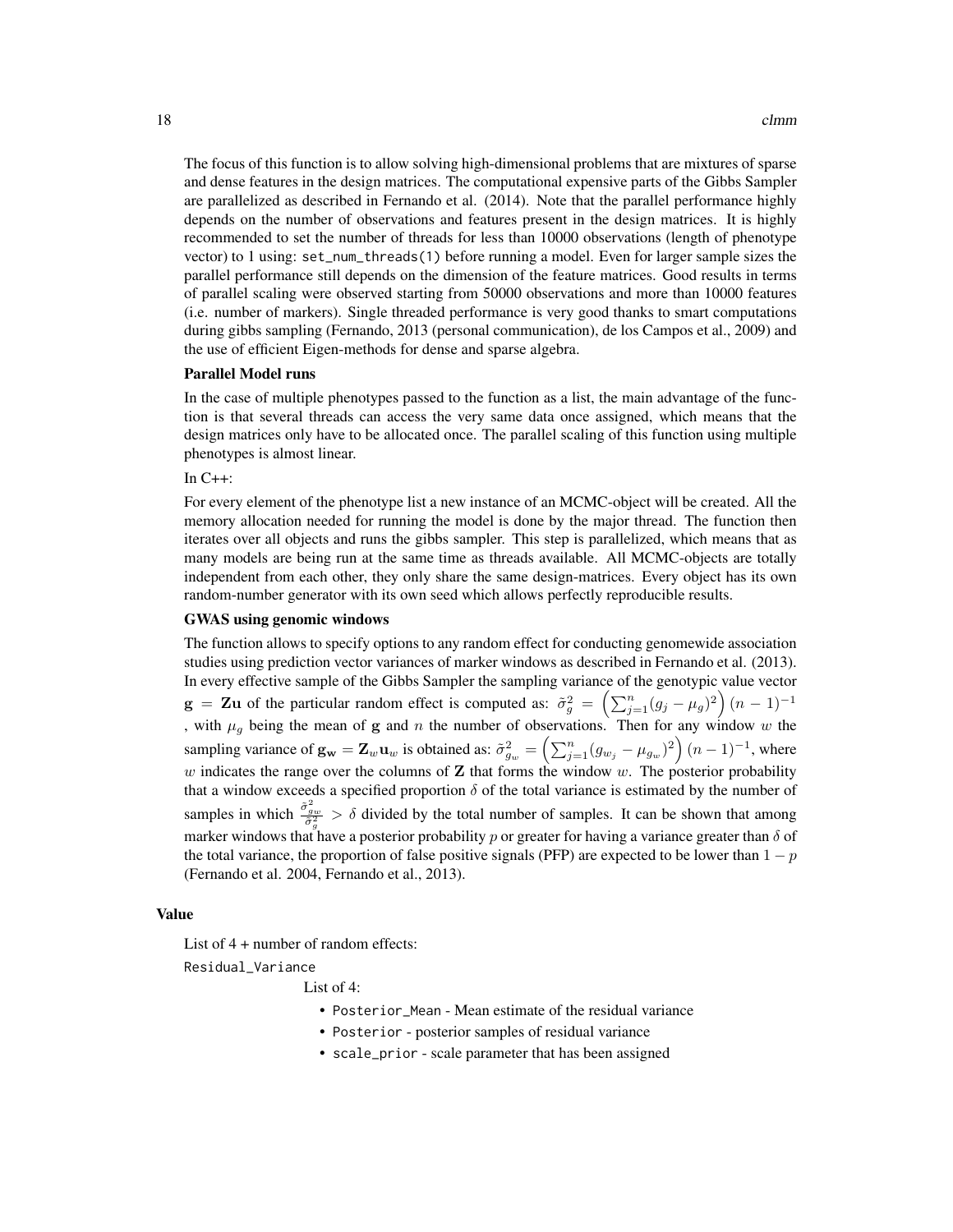|               | • df_prior - degrees of freedom that have been assigned                                                                                                                                                                                                                                                                                                                                                                                                                                                                                                                                                                                                                                                                                                                                                                                                                                                                                                                                                                        |
|---------------|--------------------------------------------------------------------------------------------------------------------------------------------------------------------------------------------------------------------------------------------------------------------------------------------------------------------------------------------------------------------------------------------------------------------------------------------------------------------------------------------------------------------------------------------------------------------------------------------------------------------------------------------------------------------------------------------------------------------------------------------------------------------------------------------------------------------------------------------------------------------------------------------------------------------------------------------------------------------------------------------------------------------------------|
| Predicted     | numeric vector of predicted values                                                                                                                                                                                                                                                                                                                                                                                                                                                                                                                                                                                                                                                                                                                                                                                                                                                                                                                                                                                             |
| fixed_effects | List of $4$ :                                                                                                                                                                                                                                                                                                                                                                                                                                                                                                                                                                                                                                                                                                                                                                                                                                                                                                                                                                                                                  |
|               | • type - dense or sparse design matrix<br>• method - method that has been used = "fixed"<br>• posterior - list of $1 + 1$ (if beta_posterior=TRUE)<br>- estimates_mean - mean solutions for random effects<br>- estimates - posterior samples of random effects                                                                                                                                                                                                                                                                                                                                                                                                                                                                                                                                                                                                                                                                                                                                                                |
|               | Susequently as many additional items as random effects of the following form                                                                                                                                                                                                                                                                                                                                                                                                                                                                                                                                                                                                                                                                                                                                                                                                                                                                                                                                                   |
| Effect_k      | List of $4 + 1$ (if GWAS options were specified):                                                                                                                                                                                                                                                                                                                                                                                                                                                                                                                                                                                                                                                                                                                                                                                                                                                                                                                                                                              |
|               | • type - dense or sparse design matrix<br>• method - method that has been used<br>• scale_prior - scale parameter that has been assigned<br>• df_prior - degrees of freedom that have been assigned<br>• posterior - list of $3 + 1$ (if beta_posterior=TRUE)<br>- estimates_mean - mean solutions for random effects<br>- variance_mean - mean variance<br>- variance - posterior samples of variance<br>- estimates - posterior samples of random effects<br>• GWAS - list of 9 (if specified)<br>- window_size - number of features (markers) used to form a single win-<br>dow<br>- threshold - window porportion of total variance, used to determine<br>presents of association<br>- mean_variance - mean variance of prediction vector using all windows<br>- windows - identifier<br>- start - starting column for window<br>- end - ending column for window<br>- window_variance - mean variance of prediction vector using this win-<br>dow<br>- window_variance_proportion - mean window proportion of total vari- |
|               | ance<br>- prob_window_var_bigger_threshold - mean probability that win-                                                                                                                                                                                                                                                                                                                                                                                                                                                                                                                                                                                                                                                                                                                                                                                                                                                                                                                                                        |
|               | dow variance exceeds threshold                                                                                                                                                                                                                                                                                                                                                                                                                                                                                                                                                                                                                                                                                                                                                                                                                                                                                                                                                                                                 |
| mcmc          | List of $4 + 1$ (if timings=TRUE):<br>• niter - number of iterations<br>• burnin - number of samples discarded as burnin<br>• number_of_samples - number of samples used to estimate posterior means<br>• seed - seed used for the random number generator<br>• time_per_iter - average seconds per iteration                                                                                                                                                                                                                                                                                                                                                                                                                                                                                                                                                                                                                                                                                                                  |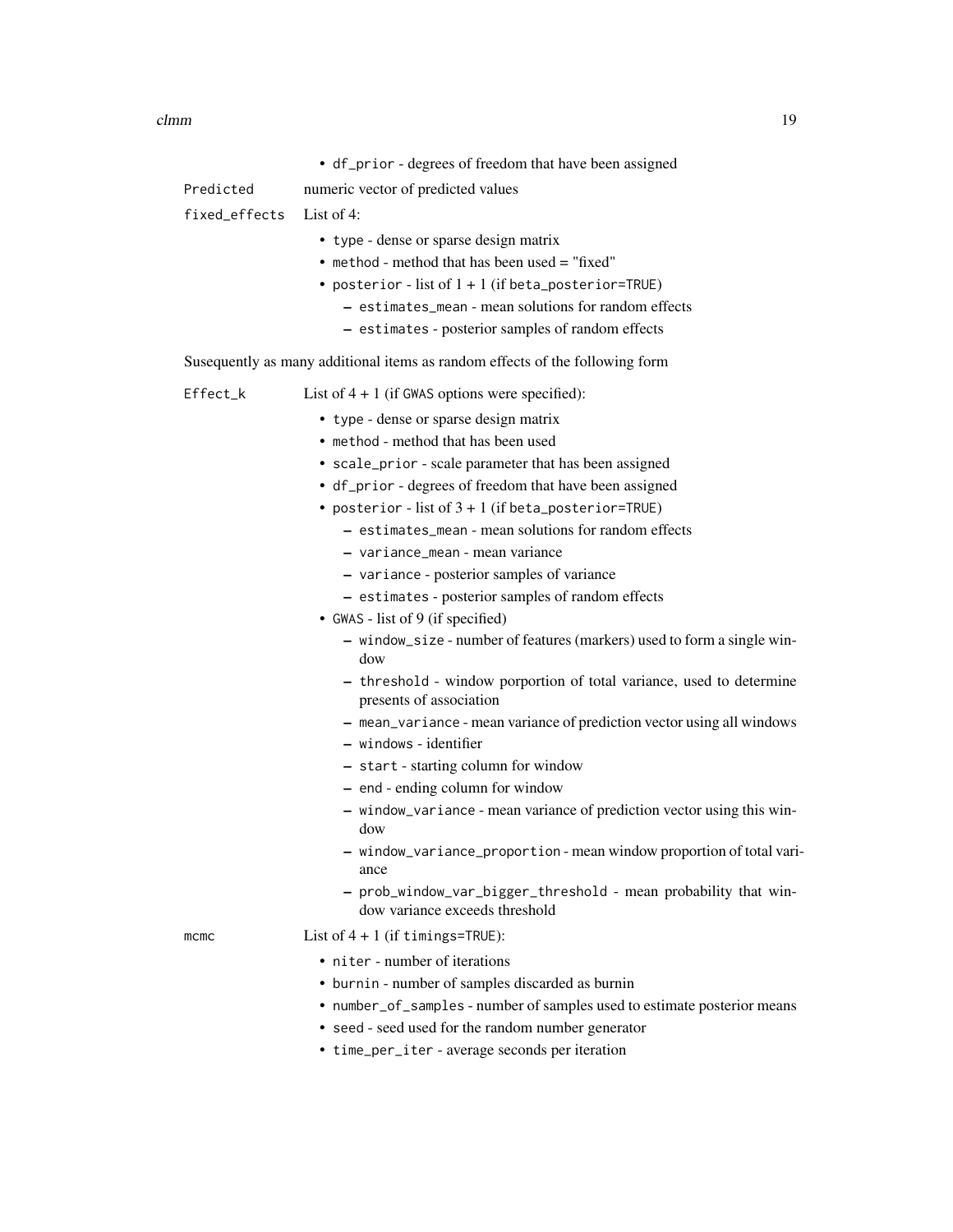# <span id="page-19-0"></span>Author(s)

#### Claas Heuer

Credits: Xiaochen Sun (Iowa State University, Ames) gave strong assistance in the theoretical parts and contributed in the very first implementation of the Gibbs Sampler. Essential parts were adopted from the BayesC-implementation of Rohan Fernando and the BLR-package of Gustavo de los Campos. The idea of how to parallelize the single site Gibbs Sampler came from Rohan Fernando (2013).

#### References

Gianola, D., de Los Campos, G., Hill, W.G., Manfredi, E., Fernando, R.: "Additive genetic variability and the bayesian alphabet." Genetics 183(1), 347-363 (2009)

de los Campos, G., H. Naya, D. Gianola, J. Crossa, A. Legarra, E. Manfredi, K. Weigel, and J. M. Cotes. "Predicting Quantitative Traits With Regression Models for Dense Molecular Markers and Pedigree." Genetics 182, no. 1 (May 1, 2009): 375-85. doi:10.1534/genetics.109.101501.

Waldmann, Patrik, Jon Hallander, Fabian Hoti, and Mikko J. Sillanpaa. "Efficient Markov Chain Monte Carlo Implementation of Bayesian Analysis of Additive and Dominance Genetic Variances in Noninbred Pedigrees." Genetics 179, no. 2 (June 1, 2008): 1101-12. doi:10.1534/genetics.107.084160.

Meuwissen, T., B. J. Hayes, and M. E. Goddard. "Prediction of Total Genetic Value Using Genome-Wide Dense Marker Maps." Genetics 157, no. 4 (2001): 1819-29.

de los Campos, Gustavo, Paulino Perez Rodriguez, and Maintainer Paulino Perez Rodriguez. "Package 'BGLR,'" 2013. ftp://128.31.0.28/pub/CRAN/web/packages/BGLR/BGLR.pdf.

Fernando, R.L., Dekkers, J.C., Garrick, D.J. "A class of bayesian methods to combine large numbers of genotyped and non-genotyped animals for whole-genome analyses." Genetics Selection Evolution 46(1), 50 (2014)

Fernando, R., Nettleton, D., Southey, B., Dekkers, J., Rothschild, M., Soller, M. "Controlling the proportion of false positives in multiple dependent tests." Genetics 166(1), 611-619 (2004)

Fernando, Rohan L., and Dorian Garrick. "Bayesian methods applied to GWAS." Genome-Wide Association Studies and Genomic Prediction. Humana Press, 2013. 237-274.

#### See Also

[cGBLUP,](#page-5-1) [cSSBR,](#page-27-1) [cGWAS.emmax](#page-13-1)

# Examples

## Not run:

############################################################# ### Running a model with an additive and dominance effect ### #############################################################

# generate random data rand\_data(500,5000)

### compute the relationship matrices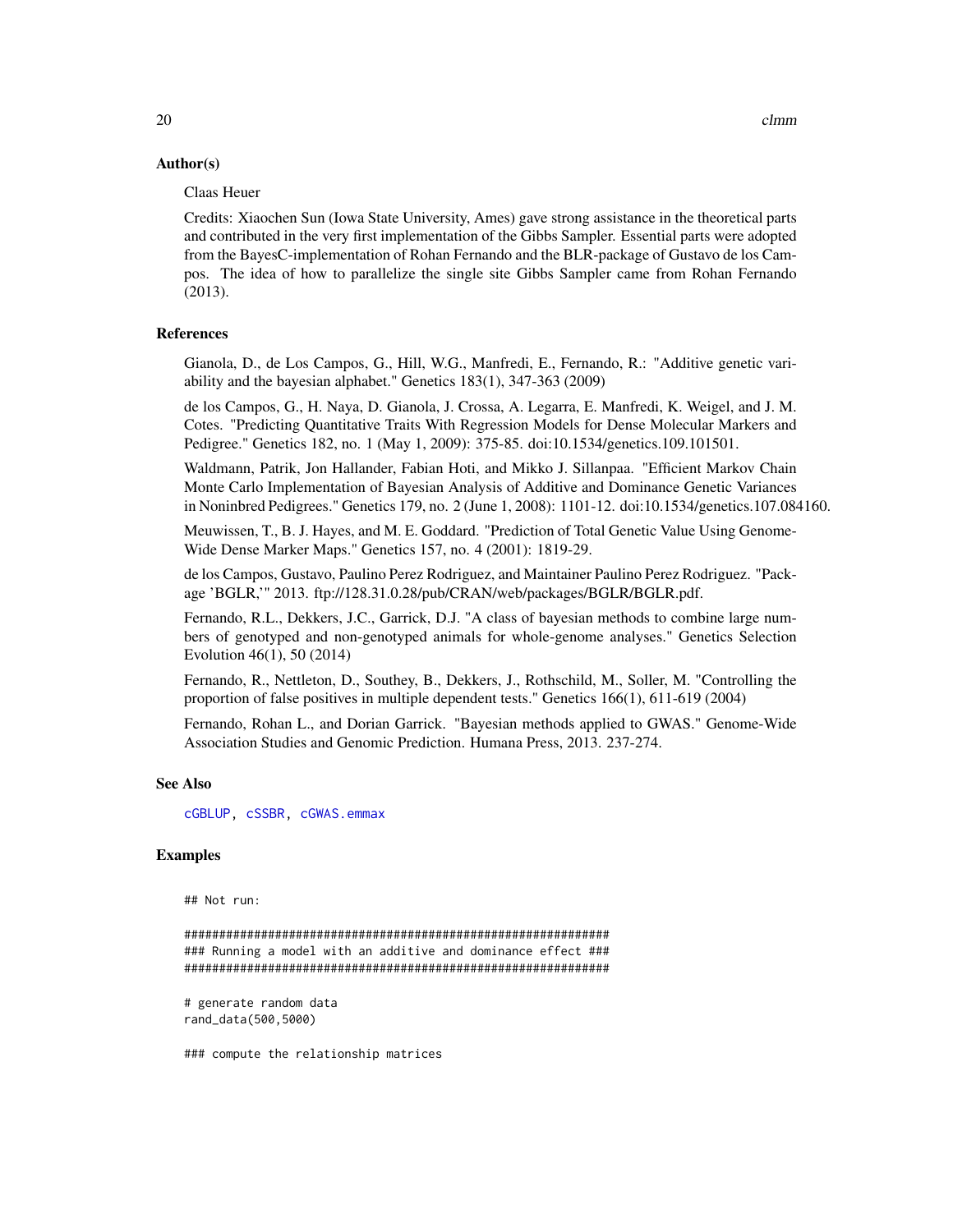```
G.A \leftarrow \text{cgrm.A}(M, \text{lambda=0.01})G.D <- \text{cgrm.D}(M, \text{lambda=0.01})### generate the list of design matrices for clmm
Z_list = list(t(chol(G.A)), t(chol(G.D)))### specify options
par_random = list(list(method="ridge",scale=var(y)/2 ,df=5, name="add"),
  list(method="ridge",scale=var(y)/10,df=5, name="dom"))
### run
set_num_threads(1)
fit <- clmm(y = y, Z = Z_list, par_random=par_random, niter=5000, burnin=2500)
### inspect results
str(fit)
########################
### Cross Validation ###
########################
### 4-fold cross-validation with one repetition:
# generate random data
rand_data(500,5000)
### compute the list of masked phenotype-vectors for CV
y_CV <- cCV(y, fold=4, reps=1)
### Cross Validation using GBLUP
G.A \leftarrow \text{cgrm.A}(M, \text{lambda=0.01})### generate the list of design matrices for clmm
Z_{\text{l}}ist = list(t(chol(G.A)))
### specify options
h2 = 0.3scale = unlist(lapply(y_CV,function(x)var(x,na.rm=T))) * h2
df = rep(5, length(y_CV))par_random = list(list(method="ridge",scale=scale,df=df, name="animal"))
### run model with 4 threads
set_num_threads(4)
fit <- clmm(y = y_CV, Z = Z_list, par_random=par_random, niter=5000, burnin=2500)
### inspect results
str(fit)
### obtain predictions
pred <- get_pred(fit)
```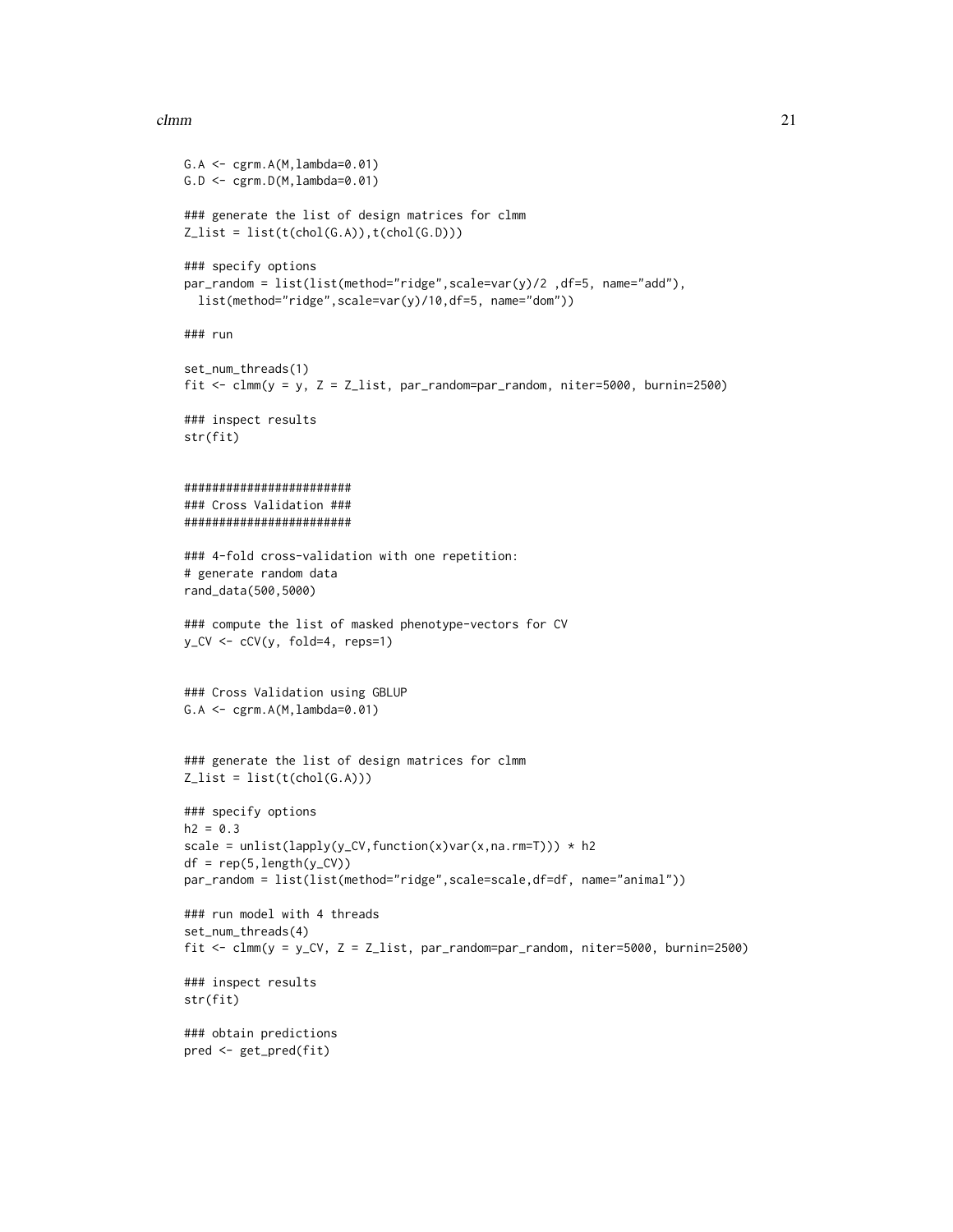```
### prediction accuracy
get_cor(pred,y_CV,y)
########################################################
### GWAS using Bayesian Regression on marker windows ###
########################################################
# generate random data
rand_data(500,5000)
### generate the list of design matrices for clmm
Z_{\text{l}}ist = list(M)### specify options
h2 = 0.3scale = var(y) * h2df = 5# specifying the model
# Here we use ridge regression on the marker covariates
# and define a window size of 100 and a threshold of 0.01
# which defines the proportion of genetic variance accounted
# for by a single window
par_random = list(list(method="ridge",scale=scale,df=df,
            GWAS=list(window_size=100, threshold=0.01), name="markers"))
### run
set_num_threads(1)
fit <- clmm(y =y, Z = Z_list, par_random=par_random, niter=2000, burnin=1000)
### inspect results
str(fit)
### extract GWAS part
gwas <- fit$markers$GWAS
# plot window variance proportions
plot(gwas$window_variance_proportion)
##########################################################
### Sparse Animal Model using the pedigreemm milk data ###
##########################################################
# cpgen offers two ways of running models with random effects that
# are assumed to follow some covariance structure.
# 1) Construct the Covariance matrix and pass the cholesky of that
# as design matrix for that random effect
# 2) Construct the inverse of the covariance matrix (ginverse) and pass the design
# matrix 'Z' that relates observations to factors in ginverse in conjunction
# with the symmetric ginverse.
# This is approach 2) which is more convenient for pedigree based
```

```
# animal models, as ginverse (Inverse of numerator relationship matrix) is
```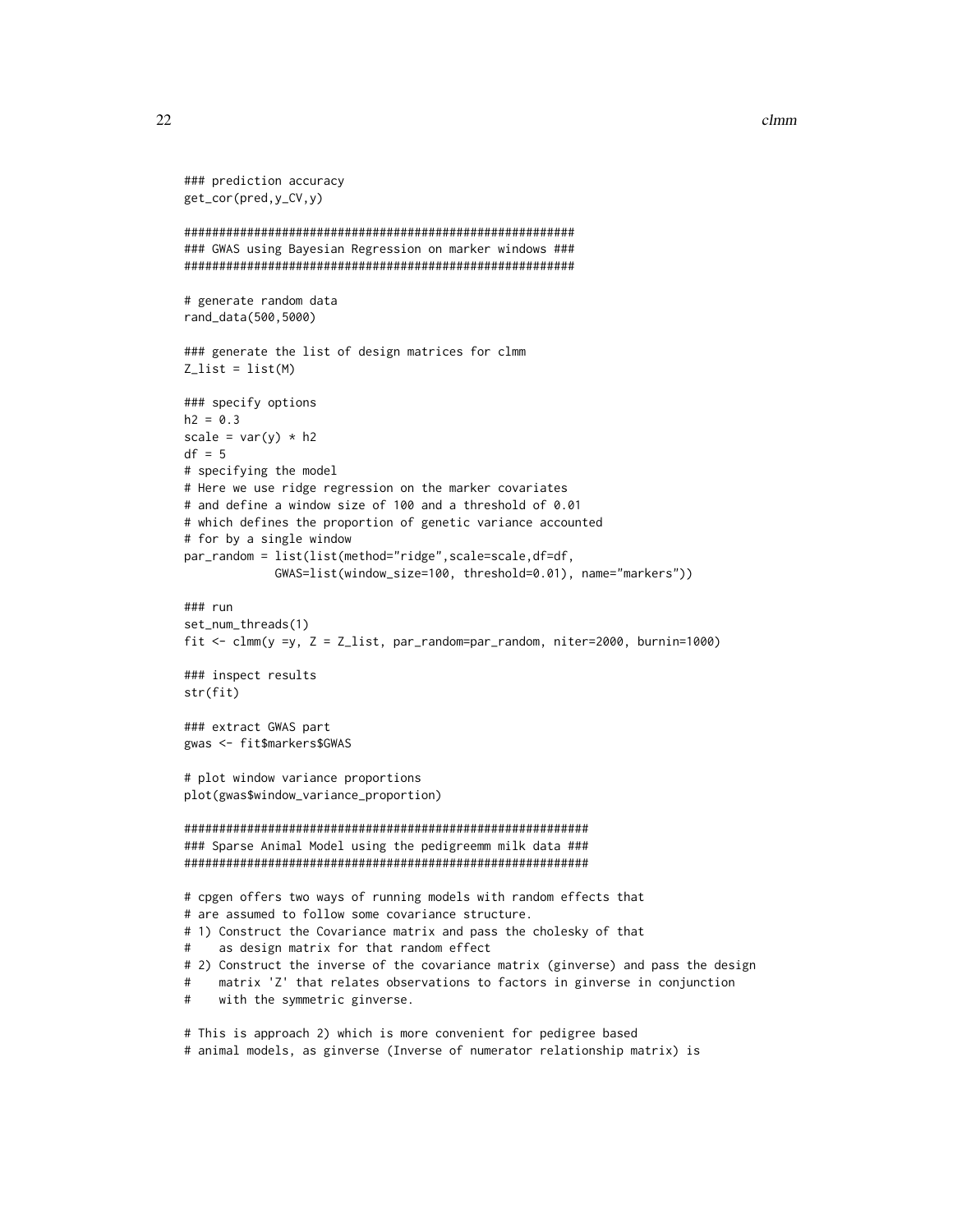```
# very sparse and can be obtained very efficiently
set_num_threads(1)
# load the data
data(milk)
# get Ainverse
# Ainv <- as(getAInv(pedCows),"dgCMatrix")
T_Inv <- as(pedCows, "sparseMatrix")
D_Inv <- Diagonal(x=1/Dmat(pedCows))
Ainv<-t(T_Inv)
dimnames(Ainv)[[1]]<-dimnames(Ainv)[[2]] <-pedCows@label
Ainv <- as(Ainv, "dgCMatrix")
# We need to construct the design matrix.
# Therefore we create a second id column with factor levels
# equal to the animals in the pedigree
milk$id2 <- factor(as.character(milk$id), levels = pedCows@label)
# set up the design matrix
Z <- sparse.model.matrix(~ -1 + id2, data = milk, drop.unused.levels=FALSE)
# run the model
niter = 5000
burnin = 2500modAinv <- clmm(y = as.numeric(milk$milk), Z = list(Z), ginverse = list(Ainv),
                niter = niter, burnin = burnin)
# This is approach 1) run an equivalent model using the cholesky of A
# get L from A = LL'
L <- as(t(relfactor(pedCows)),"dgCMatrix")
# match with ids
ZL <- L[match(milk$id, pedCows@label),]
# run the model
modL <- clmm(as.numeric(milk$milk), Z= list(ZL),
             niter = niter, burnin = burnin)
### a more advanced model
# y = Xb + Zu + a + e
#
# u = permanent environment of animal
# a = additive genetic effect of animal
Zpe \le sparse.model.matrix(\sim -1 + id2, drop.unused.levels = TRUE, data = milk)
```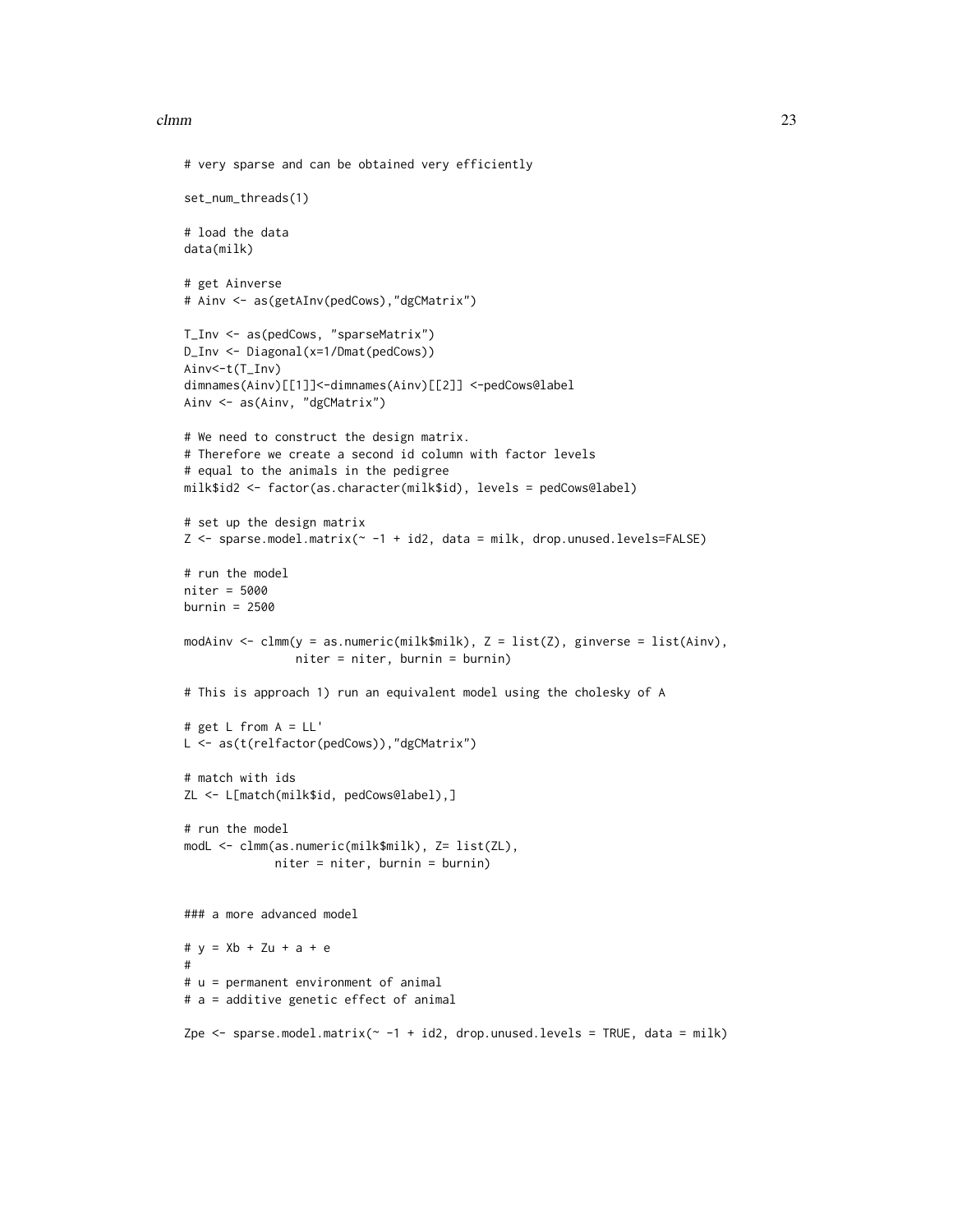```
# make X and account for lactation and herd
X \leq sparse.model.matrix(\sim 1 + lact + herd, data = milk)
niter = 10000
burnin = 2500
mod2 <- clmm(as.numeric(milk$milk), X = X, Z = list(Zpe,Z), ginverse = list(NULL, Ainv),
                        niter = niter, burnin = burnin)
# run all phenotypes in the milk dataset at once in parallel
Y <- list(as.numeric(milk$milk),as.numeric(milk$fat),as.numeric(milk$prot),as.numeric(milk$scs))
set_num_threads(4)
# ginverse version
model <- clmm(Y, X = X, Z = list(Zpe,Z), ginverse = list(NULL, Ainv),
              niter = niter, burnin = burnin)
# get heritabilities and repeatabilities with their standard deviations
heritabilities <- array(0, dim=c(length(Y),2))
colnames(heritabilities) <- c("h2","sd")
# only use post-burnin samples
range <- (burnin+1):niter
# h2
heritabilities[,1] <- unlist(lapply(model, function(x)
                                    mean(
                                         x$Effect_2$posterior$variance[range] /
                                          (x$Effect_1$posterior$variance[range] +
                                         x$Effect_2$posterior$variance[range] +
                                         x$Residual_Variance$Posterior[range]))
                                         )
                             \lambda# standard deviation of h2
heritabilities[,2] <- unlist(lapply(model, function(x)
                                    sd(
                                       x$Effect_2$posterior$variance[range] /
                                        (x$Effect_1$posterior$variance[range] +
                                       x$Effect_2$posterior$variance[range] +
                                       x$Residual_Variance$Posterior[range]))
                                      )
                             )
```
## End(Not run)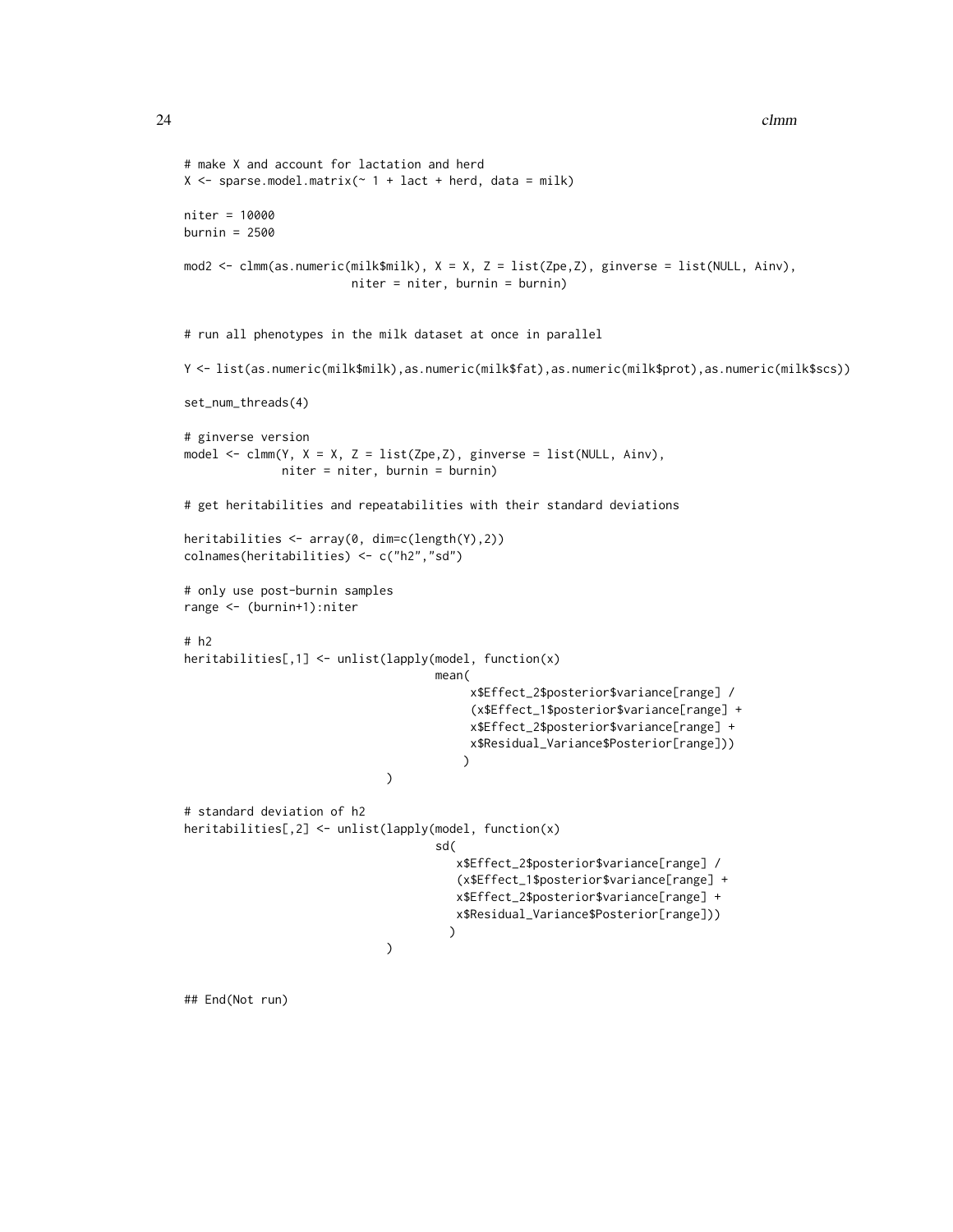<span id="page-24-0"></span>cmaf *cmaf*

# Description

Computes the minor allele frequencies of a marker-matrix.

#### Usage

cmaf(X)

# Arguments

X Marker matrix with  $\{-1,0,1\}$  coding

# Value

Numeric Vector of minor allele frequencies for every column in X

#### Examples

# generate random data rand\_data(500,5000)

# compute minor allele frequencies mafs <- cmaf(M)

cscale\_inplace *cscale\_inplace*

# Description

Center (and scale) a matrix 'inplace'. The function is meant for big matrices that shall be scaled inplace, hence without creating a copy

# Usage

```
cscale_inplace(X, means = NULL, vars = NULL, scale=FALSE)
```
# Arguments

| X     | numeric matrix                                                |
|-------|---------------------------------------------------------------|
| means | numeric vector, if ommitted will be computed using codeccolmy |
| vars  | numeric vector, if ommitted will be computed using ccolmy     |
| scale | boolean - scale the matrix                                    |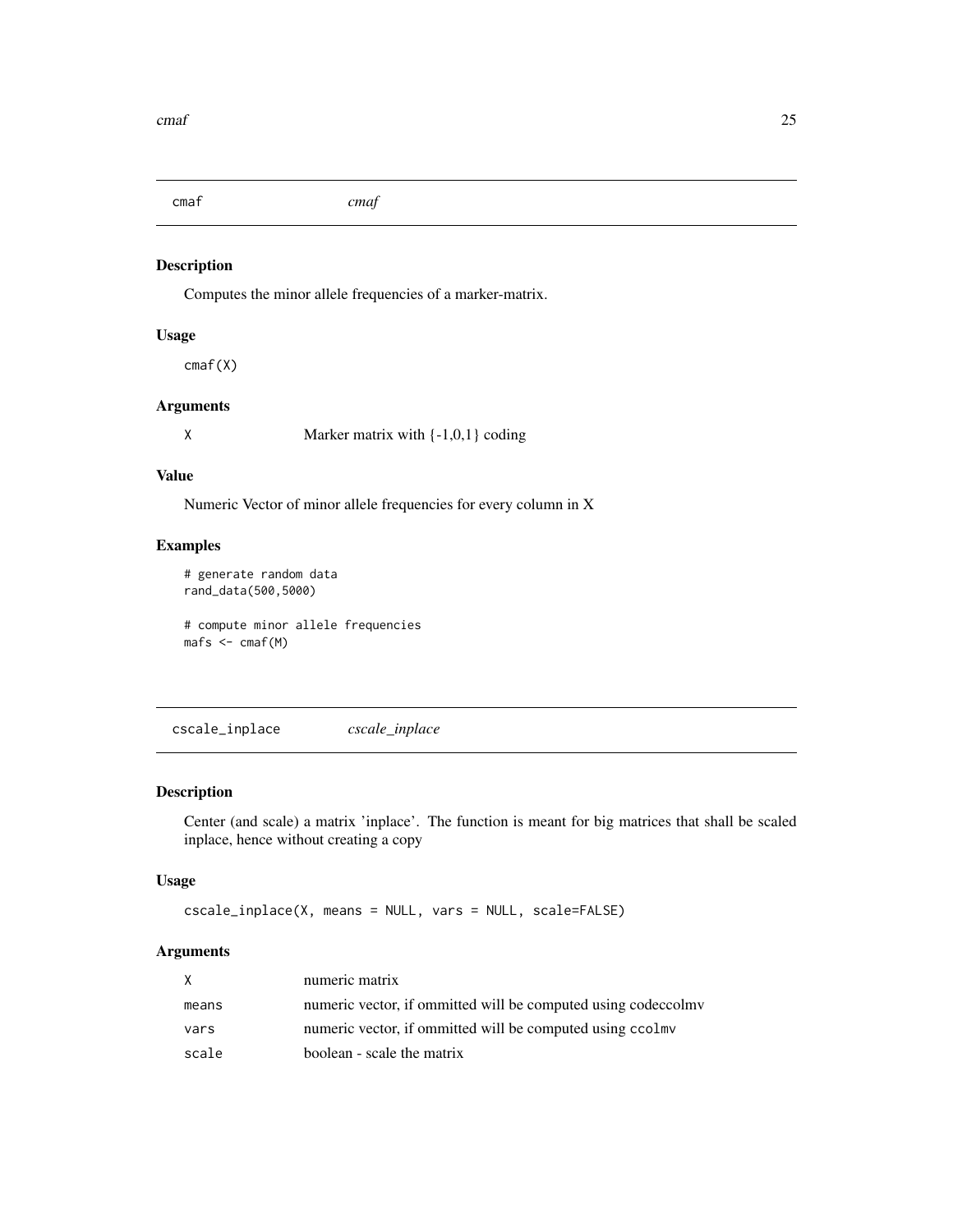<span id="page-25-0"></span>26 cscanx

# Value

nothing, function works 'inplace'

# Examples

## Not run: # generate random data rand\_data(500,5000)

# scale matrix cscale\_inplace(M,scale=TRUE)

## End(Not run)

cscanx *Read in a matrix from a file*

# Description

Reads in a matrix from file (no header, no row-names, no NA's, space or tab-delimiter) and returns the according R-matrix. No Need to specify dimensions.

# Usage

cscanx(path)

#### Arguments

path character - location of the file to be read ("/path/to/file")

# Value

Matrix shaped as in the file

# Examples

```
# random matrix
X <- matrix(rnorm(10,5),10,5)
# write that matrix to a file
write.table(X,file="X",col.names=FALSE,row.names=FALSE,quote=FALSE)
# read in the matrix to object Z
Z \leftarrow \text{cscan}(''X'')
```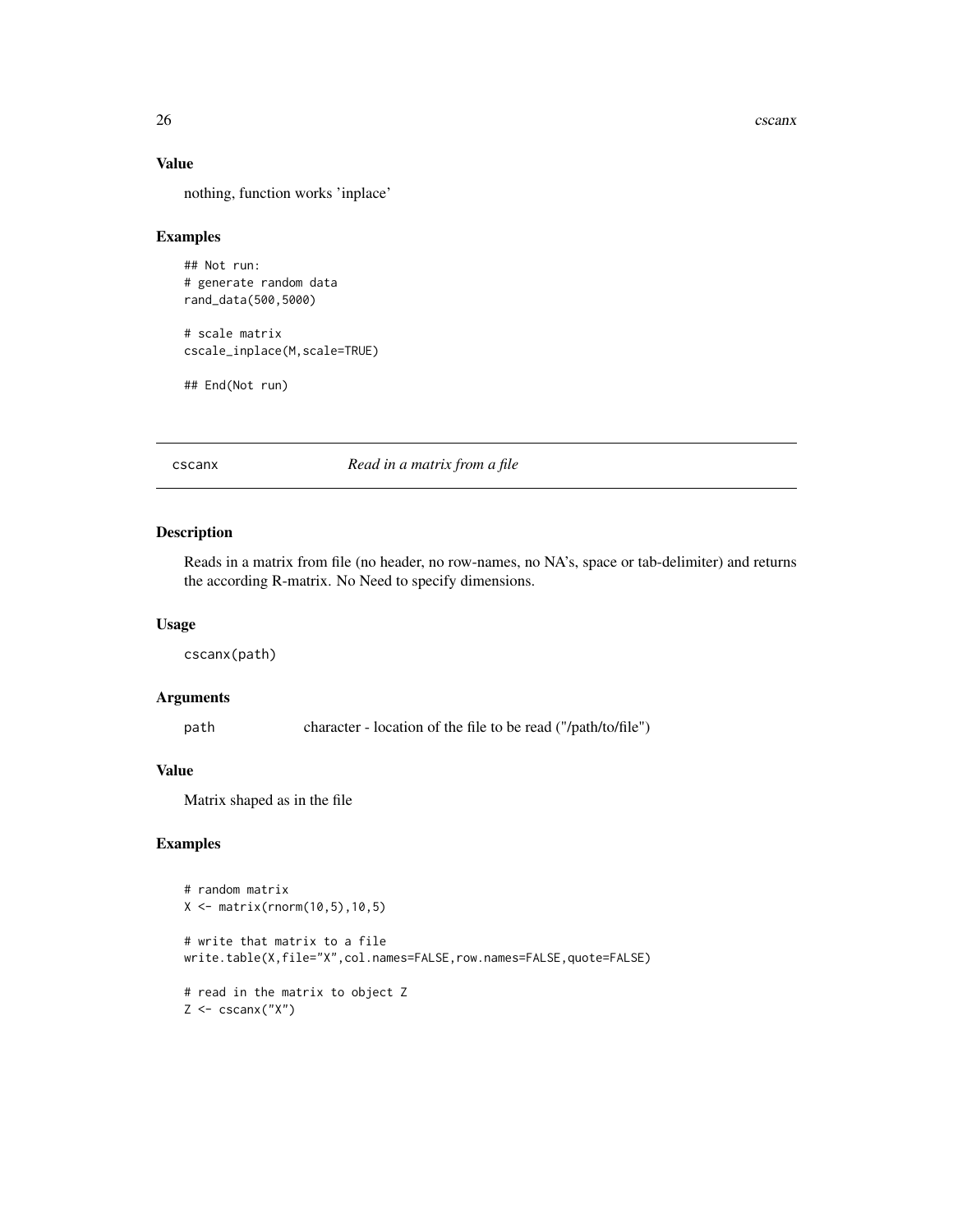<span id="page-26-0"></span>csolve *csolve*

# Description

This is a wrapper for the Cholesky-solvers 'LLT' (dense case) or 'Simplicial-LLT' (sparse case) from Eigen. The function computes the solution:

 $\mathbf{b} = \mathbf{X}^{-1}\mathbf{y}$ 

If no vector y is passed, an identity matrix will be assigned and the function returns the inverse of X. In the case of multiple right hand sides (as is the case when computing an inverse matrix) multiple threads will solve equal parts of it.

# Usage

csolve(X,y=NULL)

# Arguments

| positive definite square matrix of type matrix or dgCMatrix |
|-------------------------------------------------------------|
| numeric vector of length equal to columns/rows of X         |

# Value

Solution vector/matrix

# Examples

```
# Least Squares Solving
# Generate random data
n = 1000
p = 500
M <- matrix(rnorm(n*p),n,p)
y \le - rnorm(n)# least squares solution:
b \leq -\text{csolve}(t(M) %c % M, t(M) %c % y)
```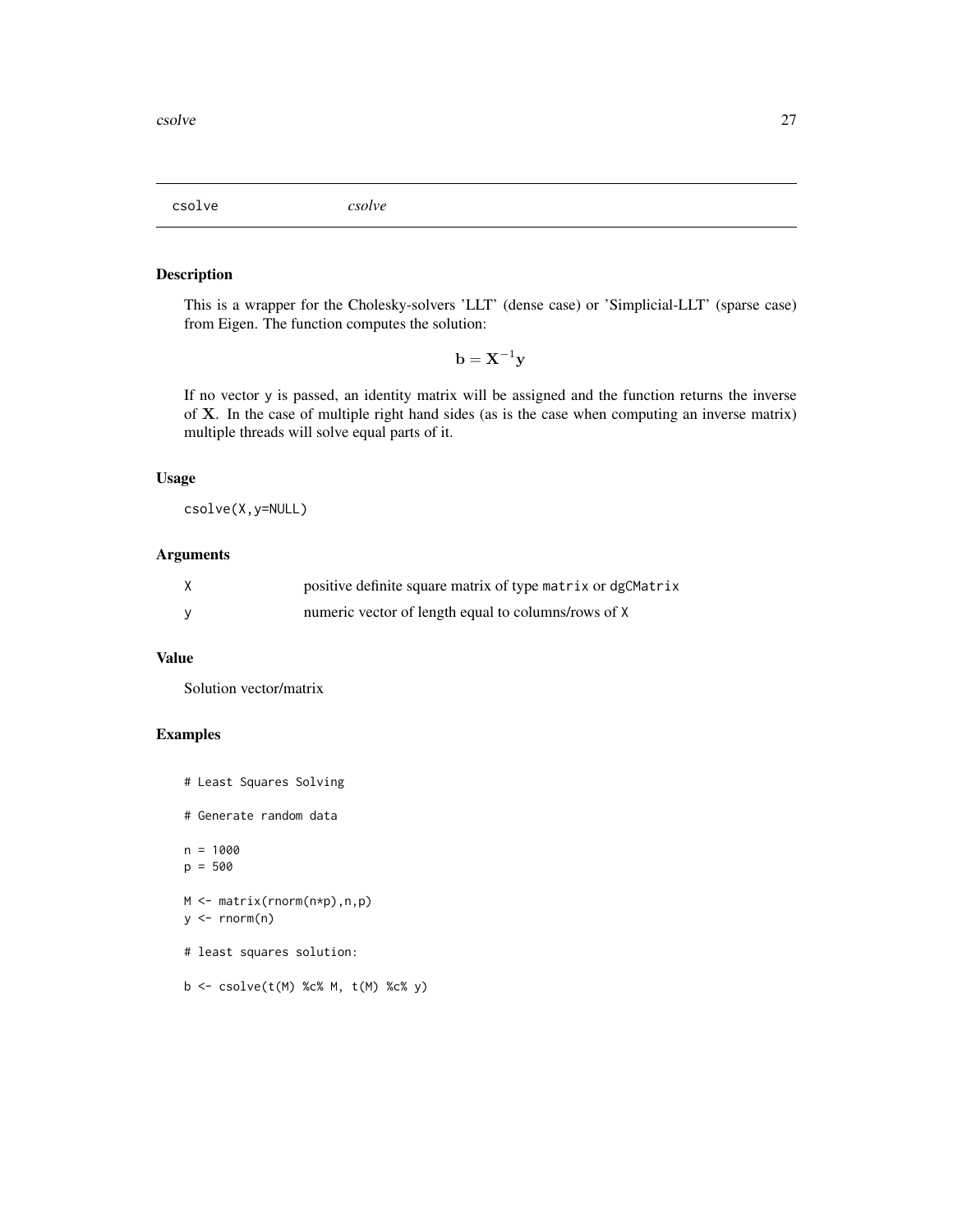# <span id="page-27-1"></span><span id="page-27-0"></span>Description

This function runs Single Step Bayesian Regression (SSBR) for the prediction of breeding values in a unified model that incorporates genotyped and non genotyped individuals (Fernando et al., 2014).

# Usage

```
cSSBR(data, M, M.id, X=NULL, par_random=NULL, scale_e=0, df_e=0,
     niter=5000, burnin=2500, seed=NULL, verbose=TRUE)
```
#### Arguments

| data       | data.frame with four columns: id, sire, dam, y                                                                                                    |
|------------|---------------------------------------------------------------------------------------------------------------------------------------------------|
| M          | Marker Matrix for genotyped individuals                                                                                                           |
| M.id       | Vector of length nrow(M) representing rownames for M                                                                                              |
| X          | Fixed effects design matrix of type: matrix or dgCMatrix. If omitted a column-<br>vector of ones will be assigned. Must have as many rows as data |
| par_random | as in clmm                                                                                                                                        |
| niter      | as in clmm                                                                                                                                        |
| burnin     | as in clmm                                                                                                                                        |
| verbose    | as in clmm                                                                                                                                        |
| scale_e    | as in clmm                                                                                                                                        |
| $df_e$     | as in clmm                                                                                                                                        |
| seed       | as in clmm                                                                                                                                        |

# Details

The function sets up the following model using [cSSBR.setup](#page-29-1):

$$
\mathbf{y} = \mathbf{X}\mathbf{b} + \mathbf{M}\alpha + \mathbf{Z}\epsilon + \mathbf{e}
$$

The matrix M denotes a combined marker matrix consisting of actual and imputed marker covariates. Best linear predictions of gene content (Gengler et al., 2007) for the non-genotyped individuals are obtained using:  $A^{11} \hat{M}_1 = -A^{12} M_2$  (Fernando et al., 2014).  $A^{11}$  and  $A^{12}$  are submatrices of the inverse of the numerator relationship matrix, which is easily obtained (Henderson, 1976). The subscripts 1 and 2 denote non genotyped and genotyped individuals respectively. The very sparse equation system is being solved using a sparse cholesky solver provided by the Eigen library. The residual imputation error has variance:  $(A^{11})^{-1} \sigma_{\epsilon}^2$ .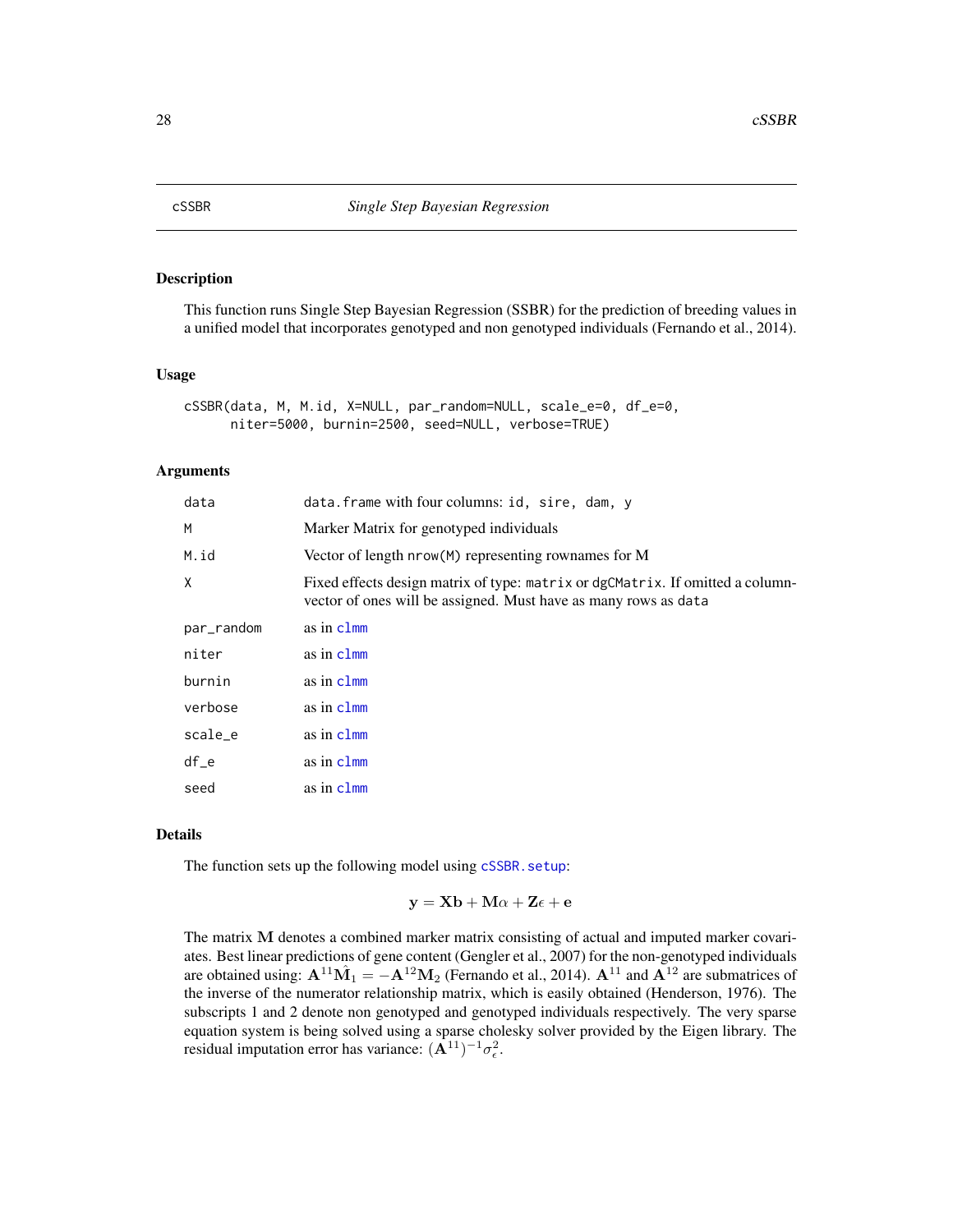#### <span id="page-28-0"></span> $\text{cSSBR}$  29

# Value

List of  $4 +$  number of random effects as in  $clmm +$  $clmm +$ 

SSBR List of 7:

- ids ids used in the model (ordered as in other model terms)
- y phenotype vector
- X Design matrix for fixed effects
- Marker\_Matrix Combined Marker Matrix including imputed and genotyped individuals
- Z\_residual Design Matrix used to model the residual error for the imputed individuals
- ginverse\_residual Submatrix of the inverse of the numerator relationship matrix. Used to model the residual error for the imputed individuals
- Breeding\_Values Predicted Breeding Values for all animals in data that have genotypes and/or phenotypes

# Author(s)

Claas Heuer

# References

Fernando, R.L., Dekkers, J.C., Garrick, D.J.: A class of bayesian methods to combine large numbers of genotyped and non-genotyped animals for whole-genome analyses. Genetics Selection Evolution 46(1), 50 (2014)

Gengler, N., Mayeres, P., Szydlowski, M.: A simple method to approximate gene content in large pedigree populations: application to the myostatin gene in dual-purpose belgian blue cattle. animal 1(01), 21 (2007)

Henderson, C.R.: A simple method for computing the inverse of a numerator relationship matrix used in prediction of breeding values. Biometrics 32(1), 69-83 (1976)

#### See Also

[cSSBR.setup,](#page-29-1) [clmm](#page-15-1)

# Examples

```
# example dataset
```

```
id < -1:6sire \leq c(rep(NA, 3), rep(1, 3))
dam <- c(rep(NA,3),2,2,3)
# phenotypes
y <- c(NA, 0.45, 0.87, 1.26, 1.03, 0.67)
```
dat <- data.frame(id=id,sire=sire,dam=dam,y=y)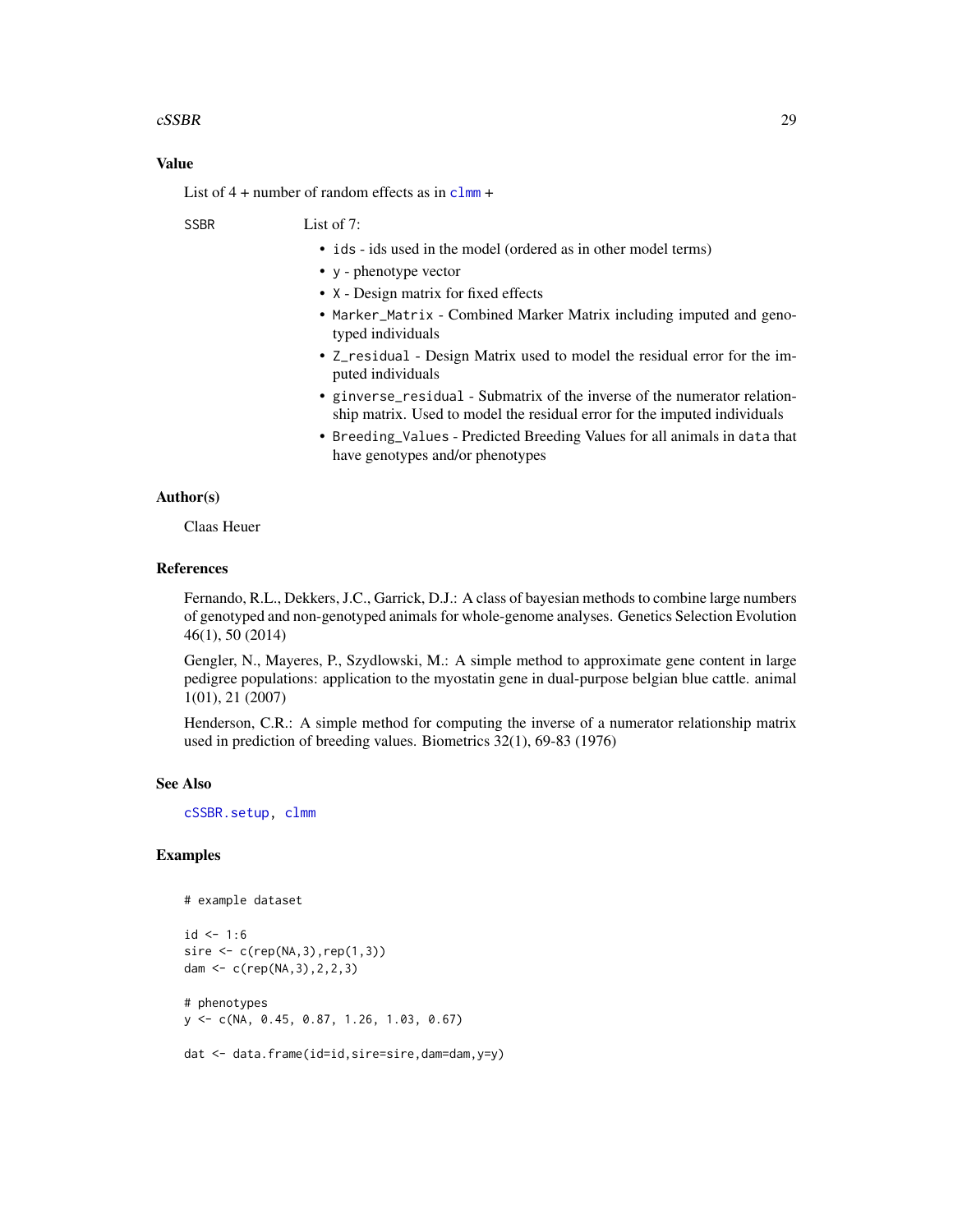```
# Marker genotypes
M \leftarrow \text{rbind}(c(1, 2, 1, 1, 0, 0, 1, 2, 1, 0))c(2,1,1,1,2,0,1,1,1,1),
           c(0,1,0,0,2,1,2,1,1,1))
M.id < -1:3var_y <- var(y,na.rm=TRUE)
var_e <- (10*var_y / 21)
var_a <- var_e
var_m <- var_e / 10
# put emphasis on the prior
df = 500
par_random=list(list(method="ridge",scale=var_m,df = df),list(method="ridge",scale=var_a,df=df))
set_num_threads(1)
mod<-cSSBR(data = dat,
           M=M,
           M.id=M.id,
           par_random=par_random,
           scale_e = var_e,
           df_e=df,
           niter=50000,
           burnin=30000)
# check marker effects
print(round(mod[[4]]$posterior$estimates_mean,digits=2))
# check breeding value prediction:
print(round(mod$SSBR$Breeding_Values,digits=2))
```
<span id="page-29-1"></span>cSSBR.setup *Preparing Model terms for Single Step Bayesian Regression*

#### Description

This function prepares all model terms for SSBR using pedigree and marker information. The function is particularly useful for using the reported model terms on multiple phenotypes, for cross validation ([clmm](#page-15-1)), for genomewide association studies or to pass them to alternative software.

# Usage

```
cSSBR.setup(data, M, M.id, verbose=TRUE)
```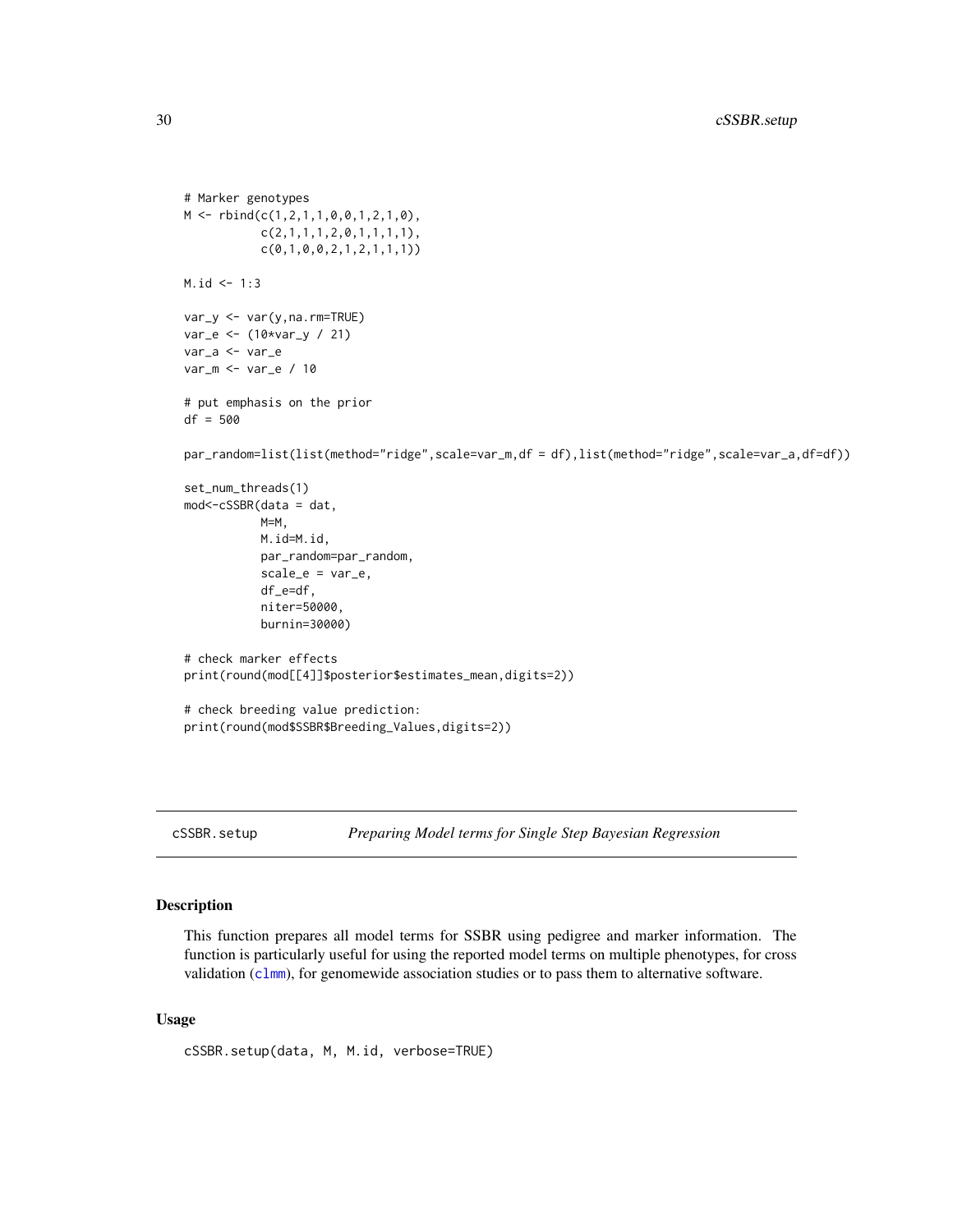# <span id="page-30-0"></span>cSSBR.setup 31

# Arguments

| data    | data.frame with four columns: id, sire, dam, y       |
|---------|------------------------------------------------------|
| M       | Marker Matrix for genotyped individuals              |
| M.id    | Vector of length nrow(M) representing rownames for M |
| verbose | Prints progress to the screen                        |

# Details

...

#### Value

| List of $5$ :     |                                                                                                                                |  |
|-------------------|--------------------------------------------------------------------------------------------------------------------------------|--|
| ids               | ids for the model (ordered as in other model terms)                                                                            |  |
| y                 | phenotype vector                                                                                                               |  |
|                   | Marker_Matrix Combined Marker Matrix including imputed and genotyped individuals                                               |  |
| Z_residual        | Design Matrix used to model the residual error for the imputed individuals                                                     |  |
| ginverse_residual |                                                                                                                                |  |
|                   | Submatrix of the inverse of the numerator relationship matrix. Used to model<br>the residual error for the imputed individuals |  |

# Author(s)

Claas Heuer

# References

Fernando, R.L., Dekkers, J.C., Garrick, D.J.: A class of bayesian methods to combine large numbers of genotyped and non-genotyped animals for whole-genome analyses. Genetics Selection Evolution 46(1), 50 (2014)

#### See Also

[cSSBR.setup,](#page-29-1) [clmm](#page-15-1)

# Examples

```
# example dataset
```

```
id < -1:6sire \leq c(rep(NA, 3), rep(1, 3))
dam <- c(rep(NA,3),2,2,3)
```

```
# phenotypes
y <- c(NA, 0.45, 0.87, 1.26, 1.03, 0.67)
```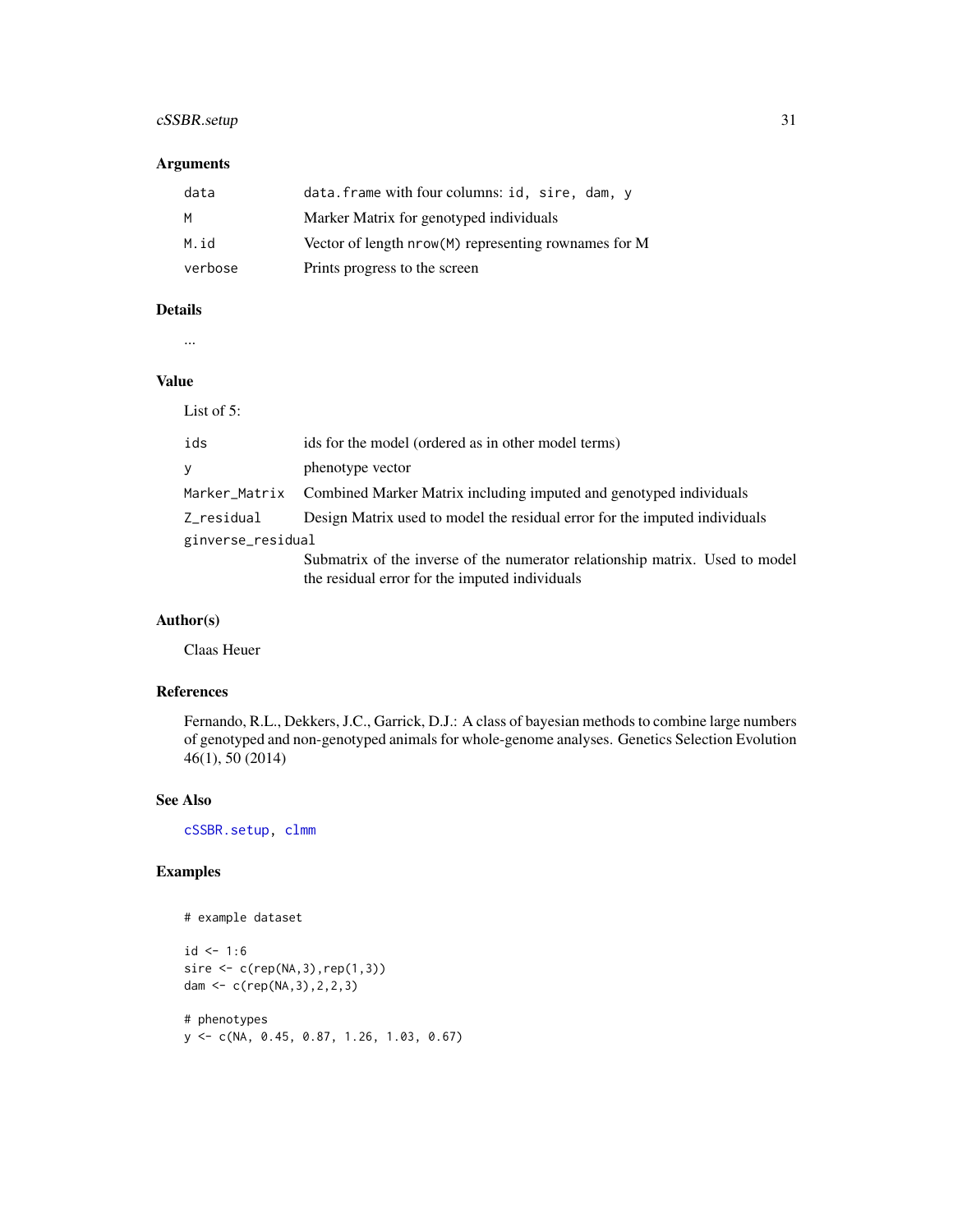```
dat <- data.frame(id=id,sire=sire,dam=dam,y=y)
```

```
# Marker genotypes
M \leftarrow \text{rbind}(c(1, 2, 1, 1, 0, 0, 1, 2, 1, 0),c(2,1,1,1,2,0,1,1,1,1),
           c(0,1,0,0,2,1,2,1,1,1))
M.id < -1:3model_terms <- cSSBR.setup(dat,M, M.id)
var_y <- var(y,na.rm=TRUE)
var_e <- (10*var_y / 21)
var_a <- var_e
var_m <- var_e / 10
# put emphasis on the prior
df = 500par_random=list(list(method="ridge",scale=var_m,df = df),list(method="ridge",scale=var_a,df=df))
set_num_threads(1)
# passing model terms to 'clmm'
mod<-clmm(y=model_terms$y,
          Z=list(model_terms$Marker_Matrix,model_terms$Z_residual),
          ginverse = list(NULL, model_terms$ginverse_residual),
          par_random=par_random,
          scale_e = var_e,
          df_e=df,
          niter=50000,
          burnin=30000)
# check marker effects
print(round(mod[[4]]$posterior$estimates_mean,digits=2))
```
<span id="page-31-1"></span>get\_cor *Compute the prediction accuracy from Cross Validition*

# Description

Takes a matrix of predictions returned by [get\\_pred](#page-34-1), a list of masked phenotypes returned by [cCV](#page-4-1) and the original phenotype vector and returns the correlation between predicted and observed values

#### Usage

get\_cor(predictions,cv\_pheno,y)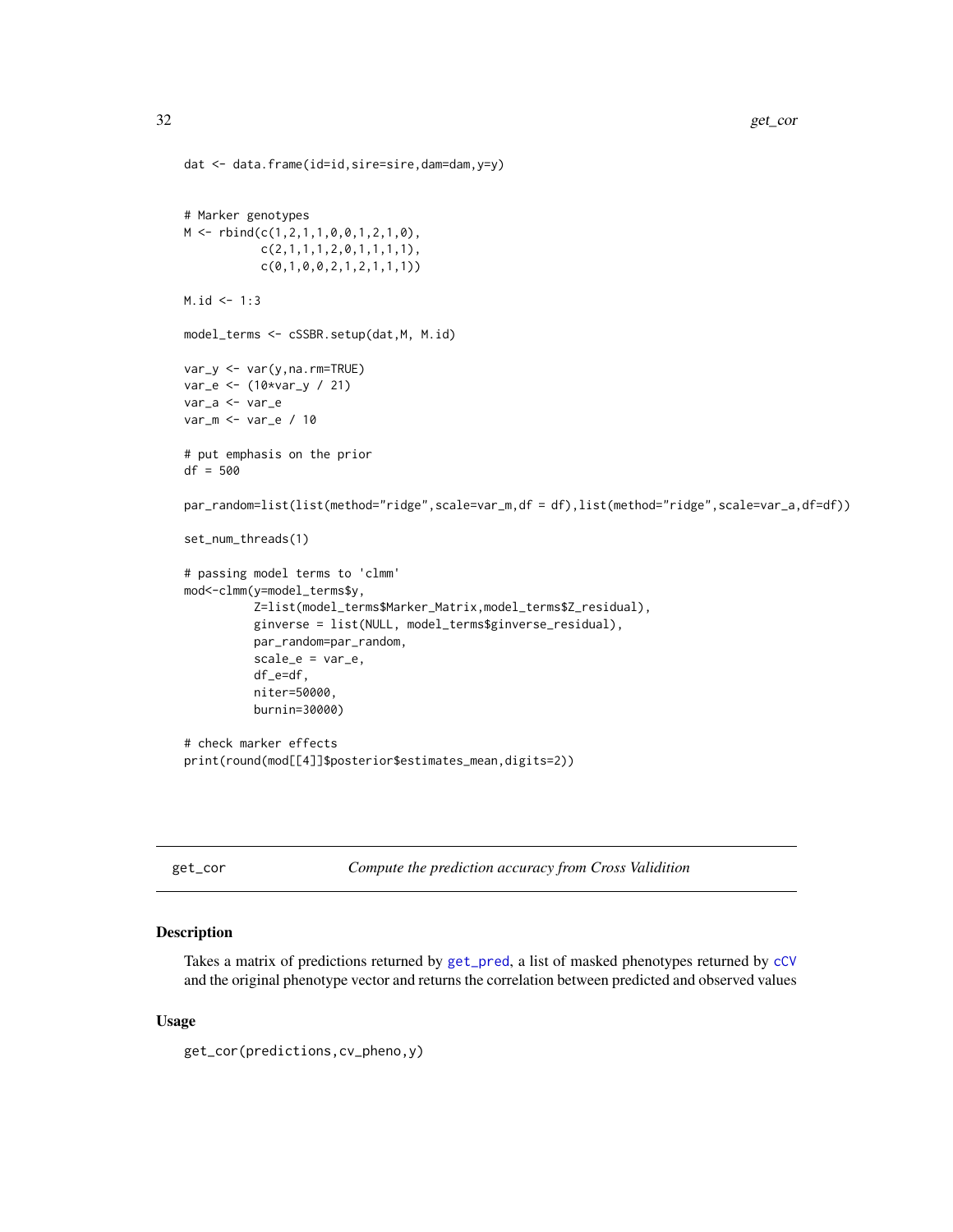#### <span id="page-32-0"></span>get\_cor 33

#### Arguments

| predictions | Prediction matrix returned by get_pred                       |
|-------------|--------------------------------------------------------------|
| cv_pheno    | List of masked phenotypes returned by cCV                    |
| v           | Original unmasked phenotype vector that has been used in cCV |

# Value

Numeric scalar - Mean prediction accuracy measured as correlation between predicted and observed phenotypes

#### See Also

[clmm,](#page-15-1) [get\\_pred,](#page-34-1) [cCV](#page-4-1)

## Examples

### Running a 4-fold cross-validation with one repetition: ## Not run:

```
# generate random data
rand_data(500,5000)
```

```
### compute the list of masked phenotype-vectors for CV
y_CV \leftarrow CCV(y, fold=4, reps=1)
```

```
### Cross Validation using GBLUP
G.A \leftarrow \text{cgrm.A}(M, \text{lambda=0.01})
```

```
### generate the list of design matrices for clmm
Z_list = list(t(chol(G.A)))
```

```
### specify options
h2 = 0.3scale = unlist(lapply(y_CV,function(x)var(x,na.rm=T))) * h2
df = rep(5, length(y_CV))par_random = list(list(method="ridge",scale=scale,df=df))
```

```
### run
fit <- clmm(y_CV, Z=Z_list, par_random=par_random, niter=5000, burnin=2500)
```

```
### inspect results
str(fit)
```

```
### obtain predictions
pred <- get_pred(fit)
```

```
### prediction accuracy
get_cor(pred,y_CV,y)
```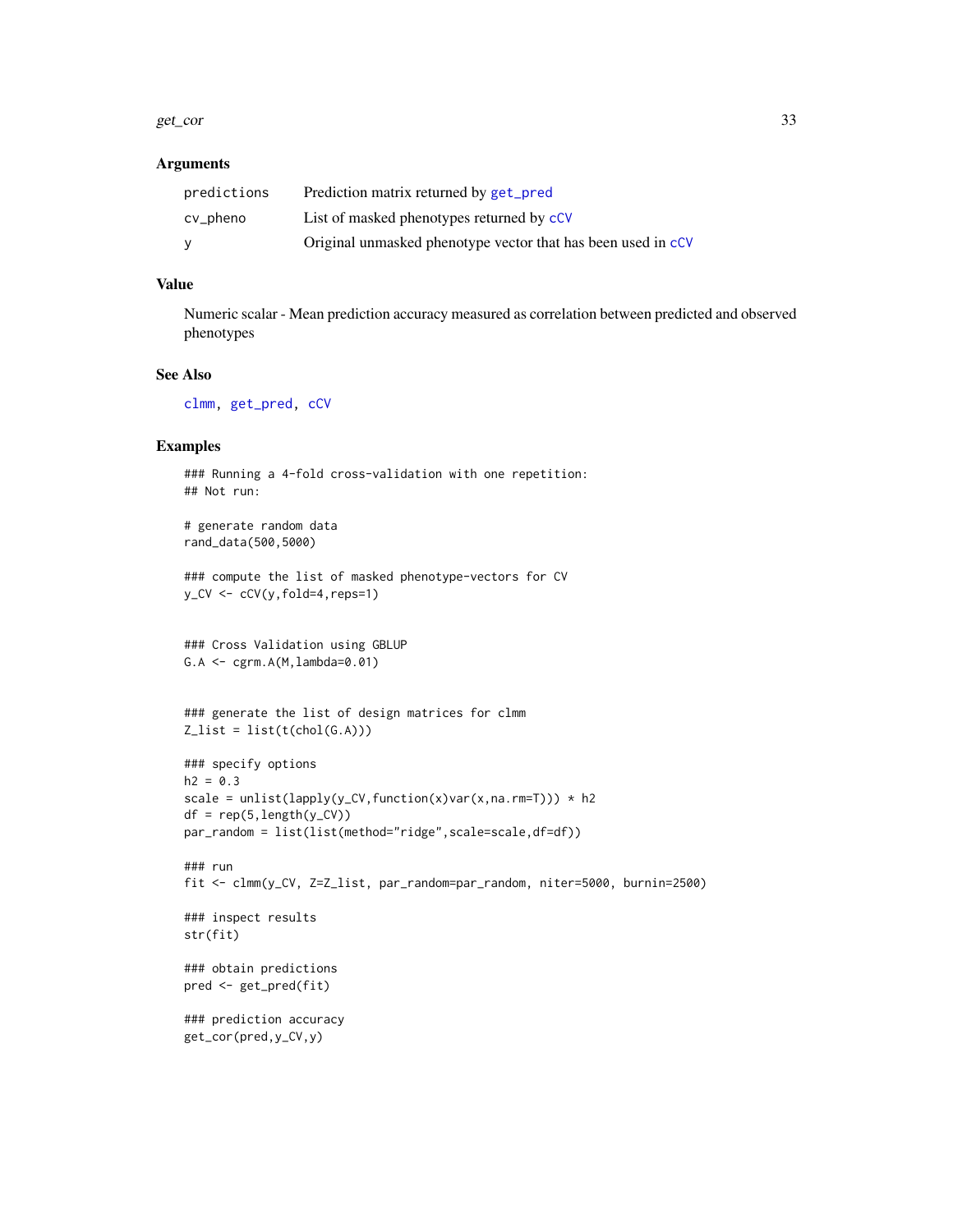<span id="page-33-0"></span>## End(Not run)

<span id="page-33-2"></span>get\_max\_threads *Get the maximum number of threads available*

# Description

This is a wrapper for the OpenMP-function omp\_get\_max\_threads(), hence the function will report the result of the according omp-function. Note: The returned value does not necessarily reflect the number of physical cores present but in most cases it will.

#### Usage

```
get_max_threads()
```
#### Value

Returns the value reported by omp\_get\_max\_threads()

# See Also

[set\\_num\\_threads,](#page-37-1) [get\\_num\\_threads,](#page-33-1) [check\\_openmp](#page-15-2)

#### Examples

```
# set number of threads to the value reported by get_max_threads()
n_threads <- get_max_threads()
set_num_threads(n_threads)
# check
get_num_threads()
```
<span id="page-33-1"></span>get\_num\_threads *Get the number of threads for* cpgen

# Description

Check the variable that specifies the number of threads being used by cpgen-functions

#### Usage

get\_num\_threads()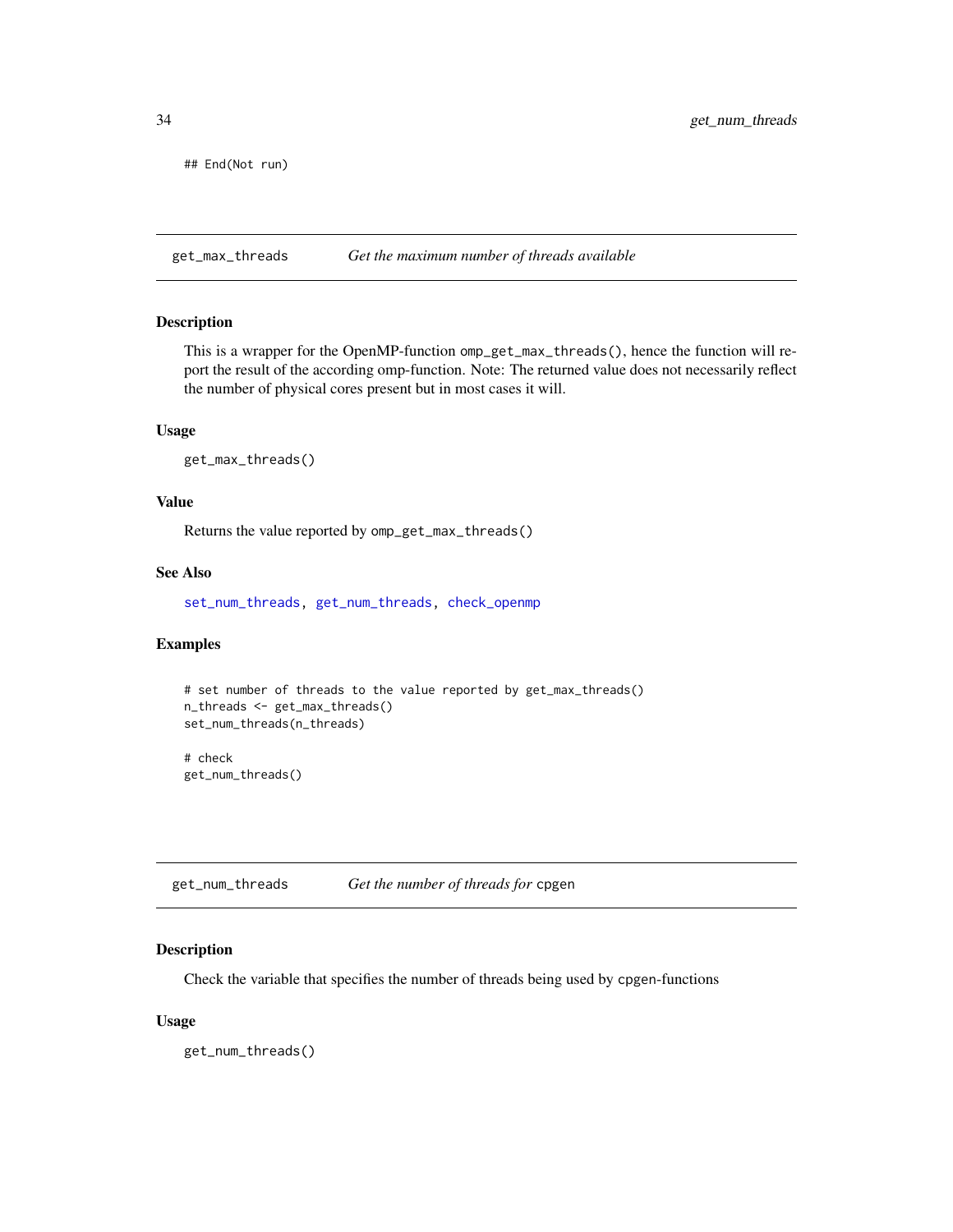#### <span id="page-34-0"></span>get\_pred 35

# Value

Returns the value of the global variable cpgen. threads

#### See Also

[set\\_num\\_threads,](#page-37-1) [get\\_max\\_threads,](#page-33-2) [check\\_openmp](#page-15-2)

# Examples

```
# set the number of threads to 1
set_num_threads(1)
# check
get_num_threads()
# set number of threads to the value reported by get_max_threads()
n_threads <- get_max_threads()
set_num_threads(n_threads)
# check
get_num_threads()
```
<span id="page-34-1"></span>

| get_pred | Extract predictions vectors of an object returned by clmm using mult- |
|----------|-----------------------------------------------------------------------|
|          | <i>pile phenotypes</i>                                                |

#### Description

Takes an object returned by [clmm](#page-15-1) using multpile phenotypes and returns a matrix of predicted values from every model. Every column represents the prediction vector of one model

# Usage

get\_pred(mod)

# Arguments

mod List returned by [clmm](#page-15-1) using multpile phenotypes

# Value

Matrix of prediction vectors in columns

#### See Also

[clmm,](#page-15-1) [get\\_cor,](#page-31-1) [cCV](#page-4-1)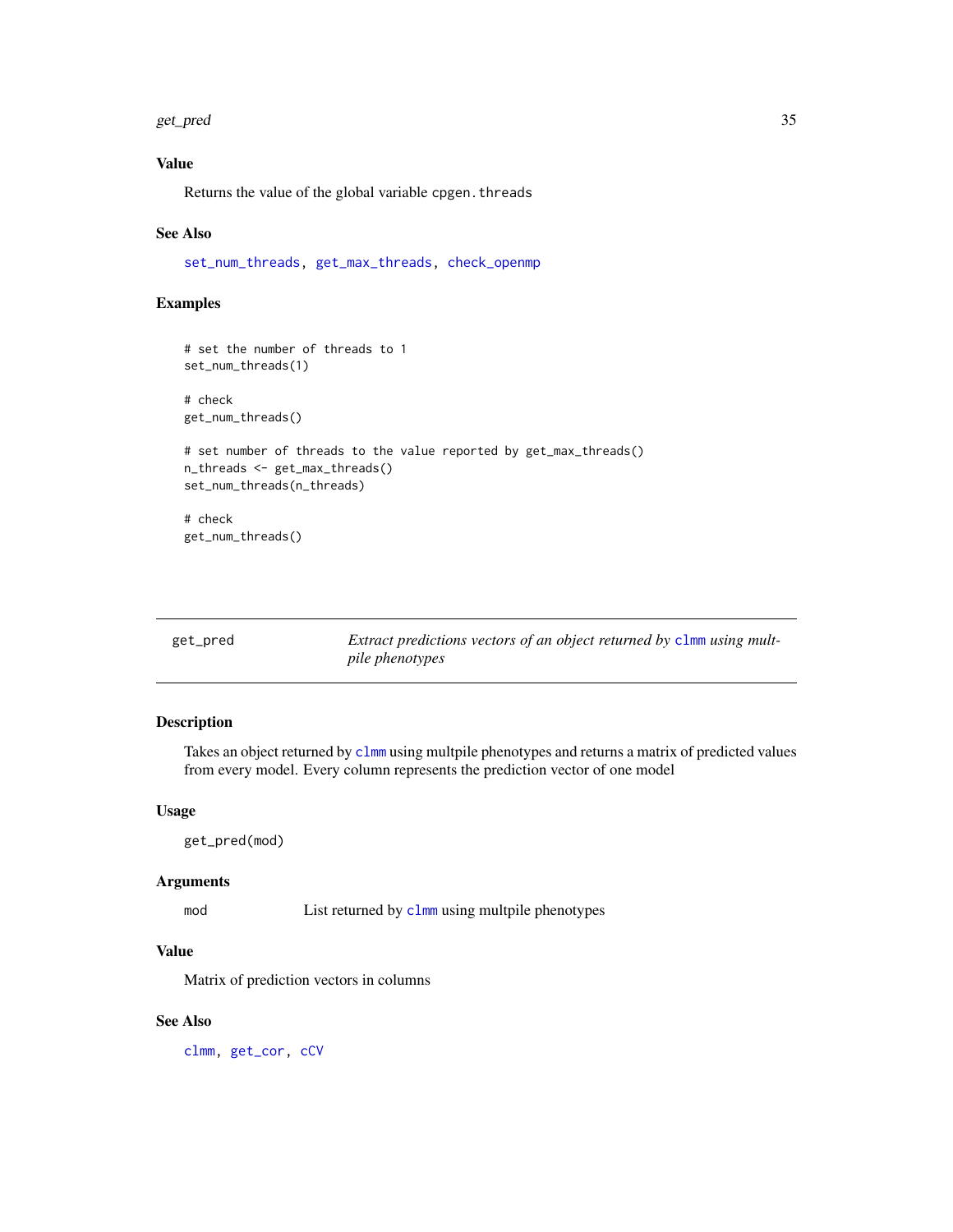#### Examples

```
### Running a 4-fold cross-validation with one repetition:
## Not run:
# generate random data
rand_data(500,5000)
### compute the list of masked phenotype-vectors for CV
y_CV \leftarrow CCV(y, fold=4, reps=1)### Cross Validation using GBLUP
G.A <- cgrm.A(M,lambda=0.01)
### generate the list of design matrices for clmm
Z_list = list(t(chol(G.A)))### specify options
h2 = 0.3scale = unlist(lapply(y_CV,function(x)var(x,na.rm=T))) * h2
df = rep(5, length(y_CV))par_random = list(list(method="ridge",scale=scale,df=df))
### run
fit <- clmm(y_CV, Z=Z_list, par_random=par_random, niter=5000, burnin=2500)
### inspect results
str(fit)
### obtain predictions
pred <- get_pred(fit)
### prediction accuracy
get_cor(pred,y_CV,y)
## End(Not run)
```
Parallelization *Multithreading using* cpgen

# Description

The package cpgen makes use of shared memory multi-threading using OpenMP. R is of singlethreaded nature, hence almost the entire package is written in C++. The package offers a variety of functions that lets you control and check the number of threads that are being used by the functions of the package. Internally every function uses the global variable cpgen.threads which is stored in options()\$cpgen.threads. The value can be changed using the function

<span id="page-35-0"></span>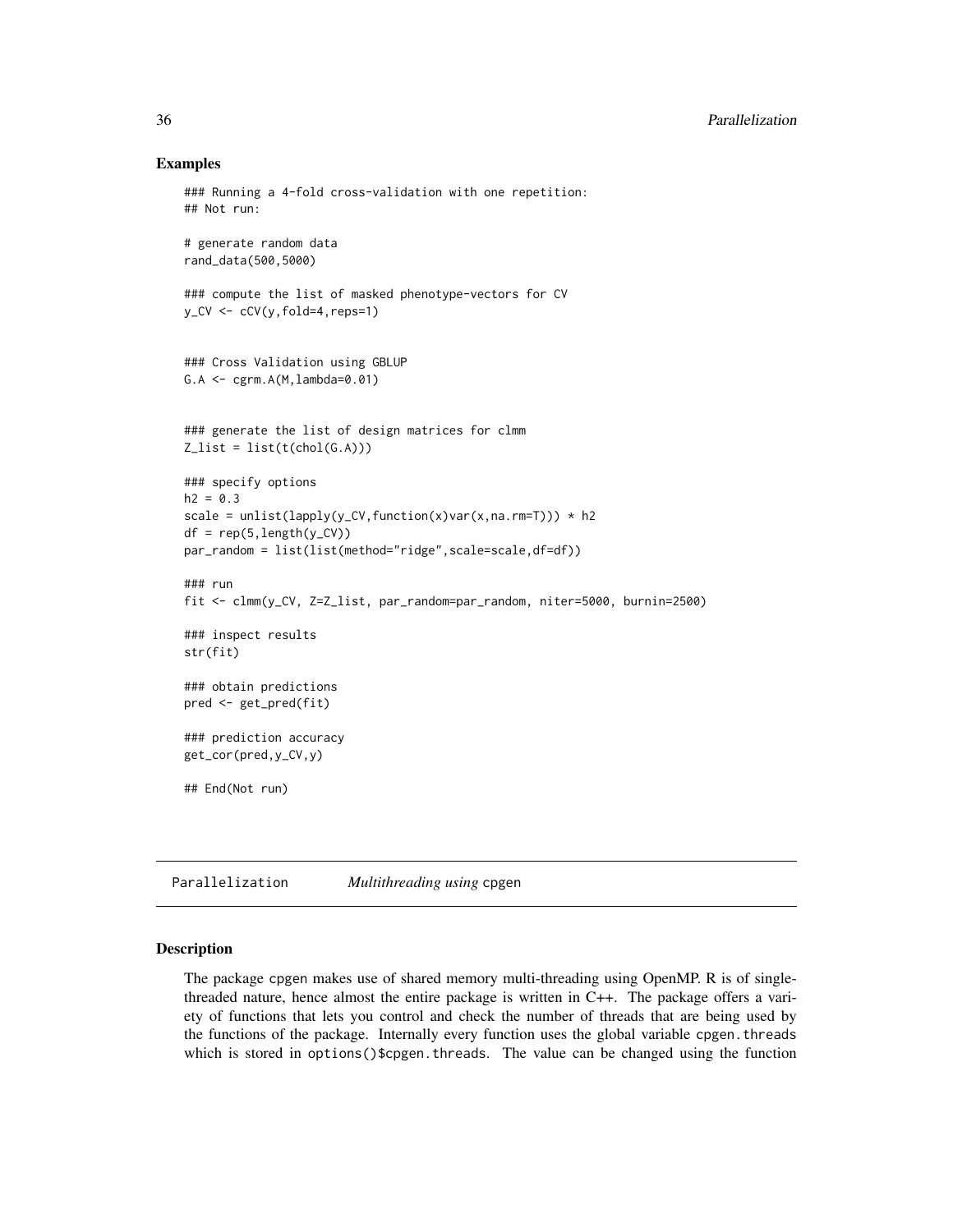#### <span id="page-36-0"></span>rand\_data 37

set\_num\_threads(). When the package is loaded in an R-session cpgen.threads will be set to the value returned by get\_max\_threads() which is a wrapper for the OpenMP-header function omp\_get\_max\_threads()

# Details

The following functions are multithreaded and access the variable cpgen.threads:

- cGWAS
- cGWAS.emmax
- clmm
- cGBLUP
- ccross
- % $\sqrt{c}$ %
- cgrm
- cgrm.A
- cgrm.D
- ccov
- csolve
- cSSBR.setup
- cSSBR

#### See Also

[set\\_num\\_threads,](#page-37-1) [get\\_num\\_threads,](#page-33-1) [get\\_max\\_threads,](#page-33-2) [check\\_openmp](#page-15-2)

rand\_data *Generate random data for test purposes*

#### Description

Generates a random marker-matrix in {-1,0,1} coding and a phenotype vector. Phenotypic variance times h2 (variance explained by markers) is equally spread among all markers (sampled from uniform distribution).

# Usage

rand\_data(n=500,p\_marker=10000,h2=0.3,prop\_qtl=0.01,seed=NULL)

#### Arguments

| n        | Number of oberservations                     |
|----------|----------------------------------------------|
| p_marker | Number of markers                            |
| h2       | Heritability of the trait                    |
| prop_qtl | Proportion of OTL of total number of markers |
| seed     | Seed for RNG                                 |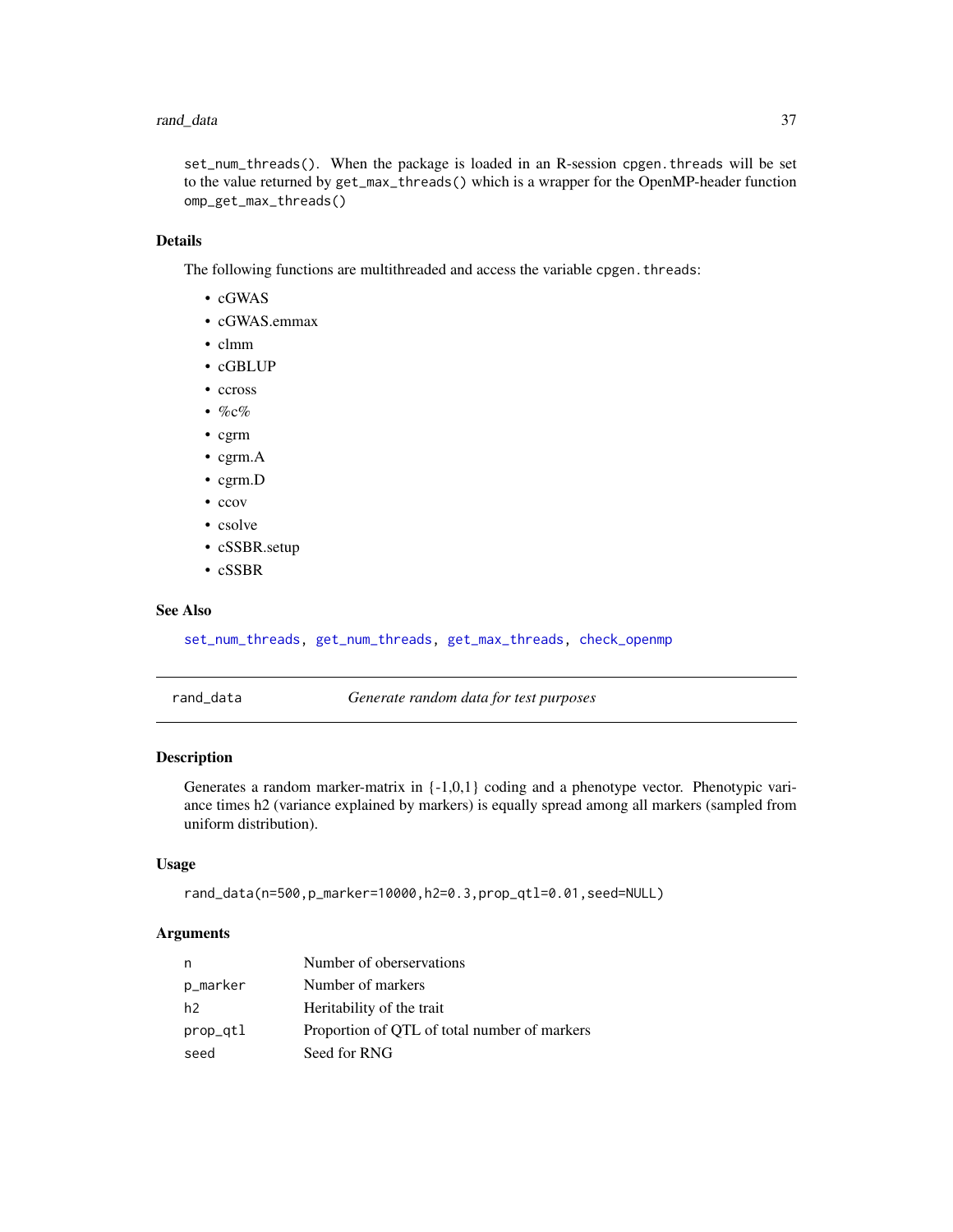#### Value

No return value. Generates two objects globally (M and y) that can be used after the execution of the function. M is the marker matrix and y the phenotype vector

#### Examples

```
# Generate random data with 100 observations and 500 markers
rand_data(100,500)
# check that objects have been created
str(M)
str(y)
```
<span id="page-37-1"></span>set\_num\_threads *Set the number of OpenMP threads used by the functions of package* cpgen

#### Description

This function sets the value of the global variable stored in options()\$cpgen.threads to the assigned integer. Note\_1: The assigned value may exceed the number of physical cores present but that might lead to dramatical decrease in performance. Note\_2: The function can override the global variable 'OMP\_NUM\_THREADS' (if global=TRUE and hence also other non-cpgen functions are affected by a call to set\_num\_threads().

# Usage

set\_num\_threads(x,silent=FALSE, global=FALSE)

# Arguments

|        | Integer scalar that specifies the number of threads to be used by opgen-functions |
|--------|-----------------------------------------------------------------------------------|
| silent | boolean, controls whether to print a message                                      |
| global | boolean, change open mp threads globally (might effect other libraries)           |

#### Value

Changes the global variable cpgen.threads to the value in x

# See Also

[get\\_num\\_threads,](#page-33-1) [get\\_max\\_threads,](#page-33-2) [check\\_openmp](#page-15-2)

<span id="page-37-0"></span>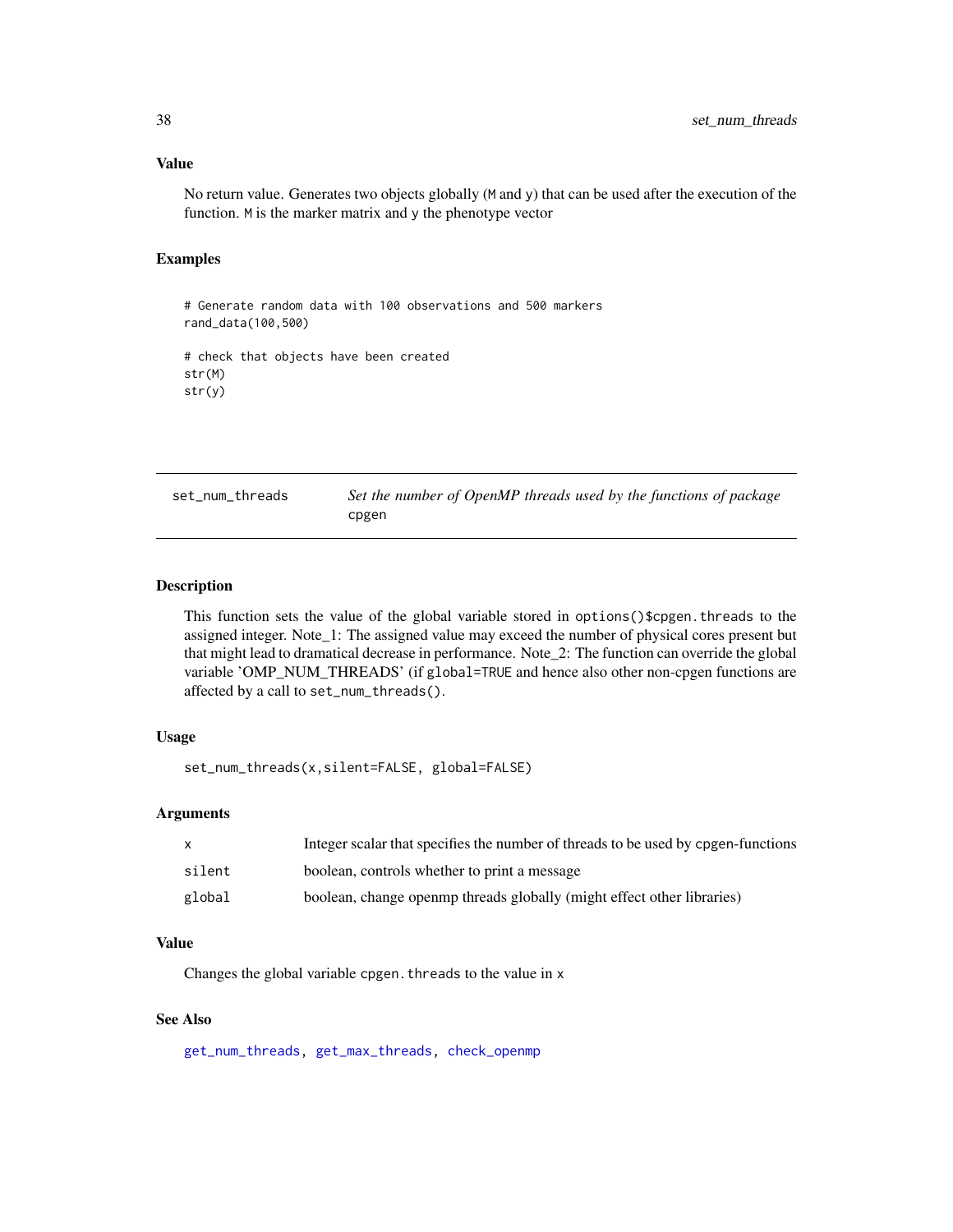<span id="page-38-0"></span> $\%**\%$  39

# Examples

```
# Control the number of threads being used in an R-session:
# set the number of threads to 1
## Not run:
set_num_threads(1)
#### Use a parallelized cpgen-function
# generate random data
rand_data(1000,10000)
# check single-threaded performance
system.time(W <- M%c%t(M))
# set number of threads to 2
set_num_threads(2)
```
# check multi-threaded performance system.time(W <- M%c%t(M))

## End(Not run)

# %\*\*% *Square matrix power operator*

# Description

This operator computes an arbitrary power of a positive definite square matrix using an Eigendecomposition:  $X^p = UD^pU'$ 

# Usage

X %\*\*% power

# Arguments

|       | Positive definite square matrix     |
|-------|-------------------------------------|
| power | numeric scalar - desired power of X |

# Value

Matrix X to the power p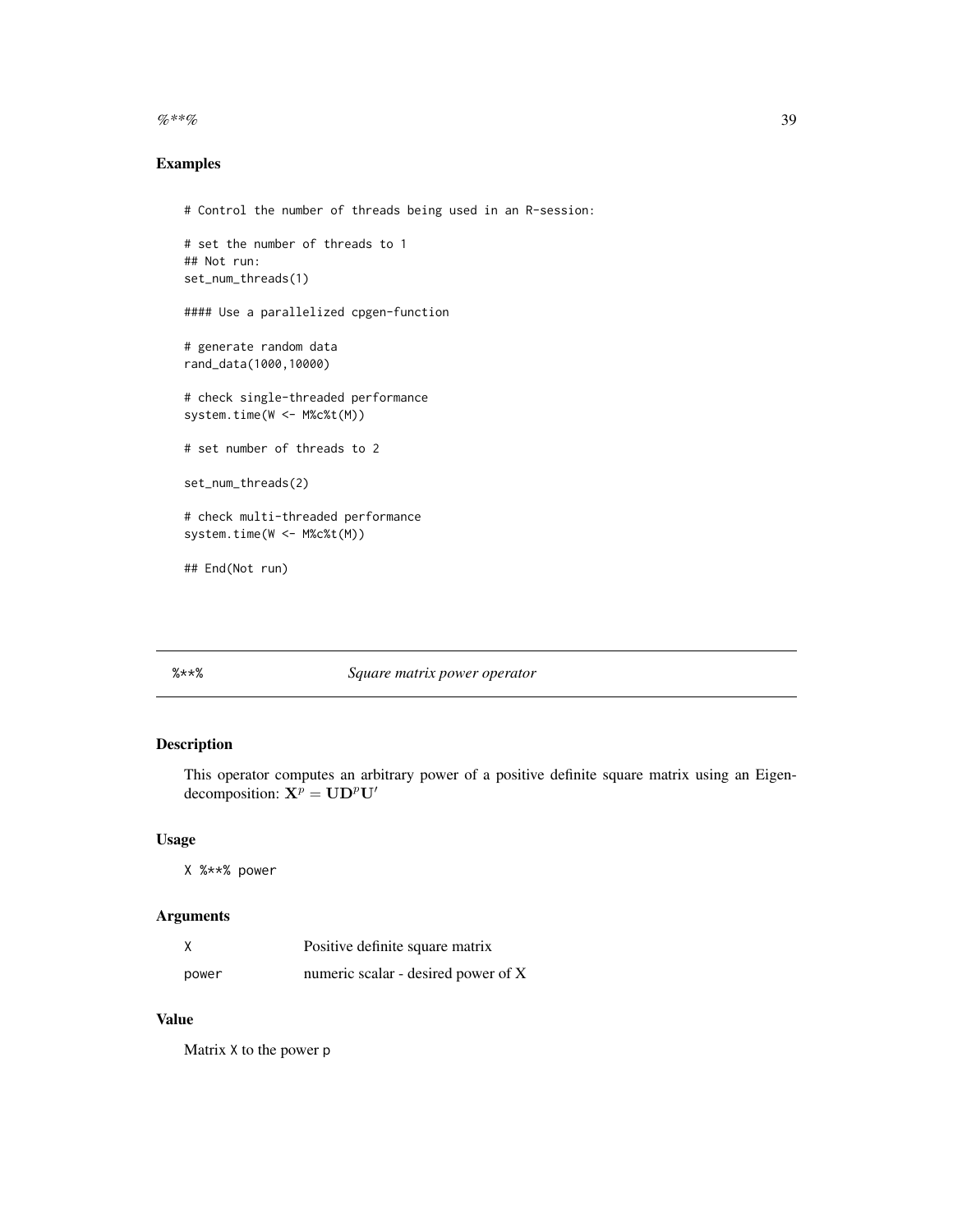# Examples

```
## Not run:
# Inverse Square Root of a positive definite square matrix
X <- matrix(rnorm(100*5000),100,1000)
XX \leftarrow \text{cross}(X)XX_InvSqrt <- XX %**% -0.5
# check result: ((XX')^-0.5 (XX')^-0.5)^-1 = XX'
table(round(csolve(XX_InvSqrt %c% XX_InvSqrt),digits=2) == round(XX,digits=2) )
## End(Not run)
```
%c% *(Parallel) Matrix product operator*

# Description

This operator computes the matrix-product between two matrices. It can be used as a replacement for %\*% in many cases. The operator only accepts matrices of types: matrix or dgCMatrix. In the case of two dense matrices the operator will compute the crossproduct in parallel (Eigen + OpenMP)

#### Usage

X%c%Y

# Arguments

| Matrix or vector (treated as column-vector) of type: matrix or dgCMatrix |
|--------------------------------------------------------------------------|
| as X                                                                     |

#### Value

Matrix of type: matrix or dgCMatrix

# Examples

# Least Squares Solving

```
# Generate random data
```
n = 1000 p = 500

M <- matrix(rnorm(n\*p),n,p)

<span id="page-39-0"></span>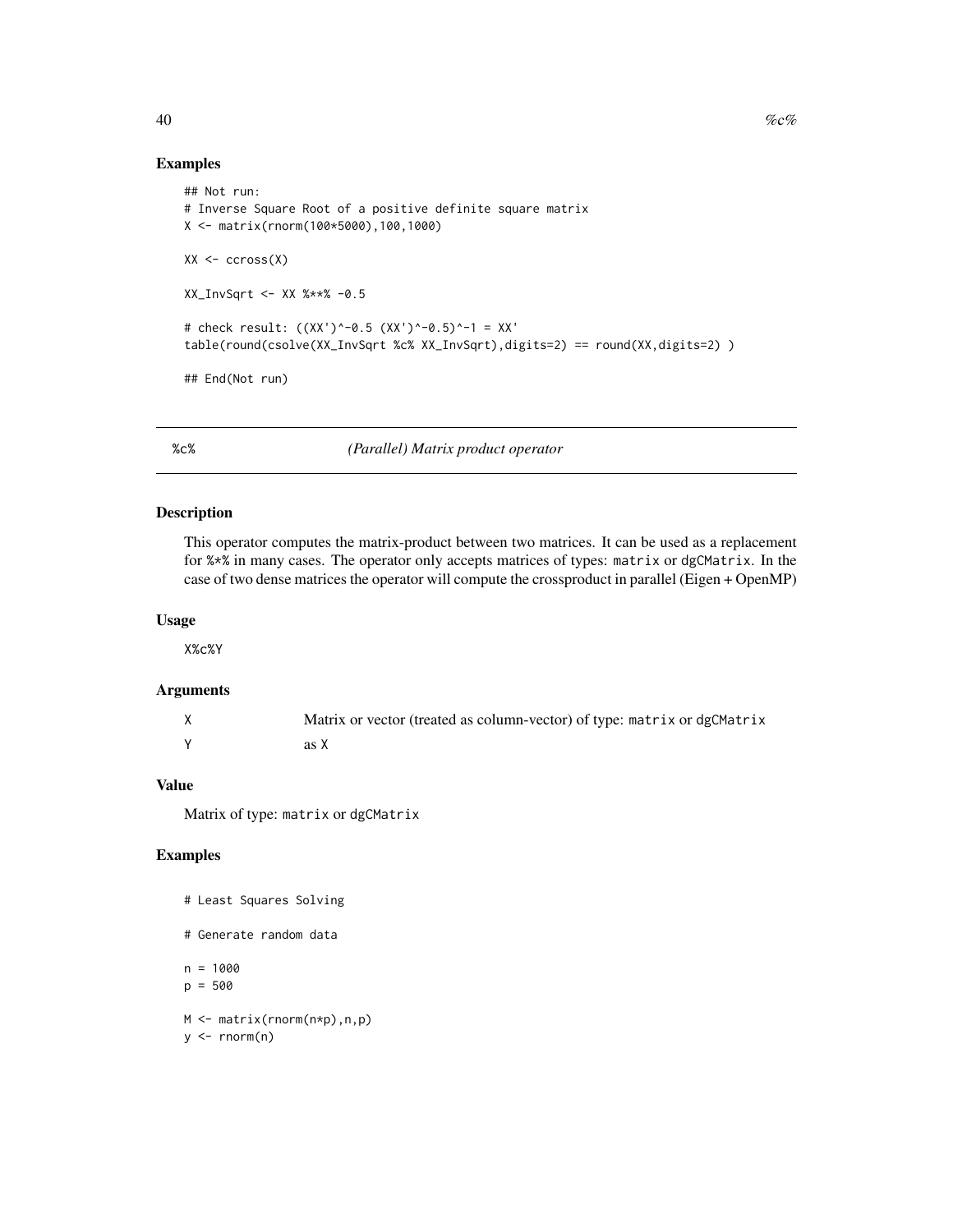$\%c\%$  41

b <- csolve(t(M) %c% M, t(M) %c% y)